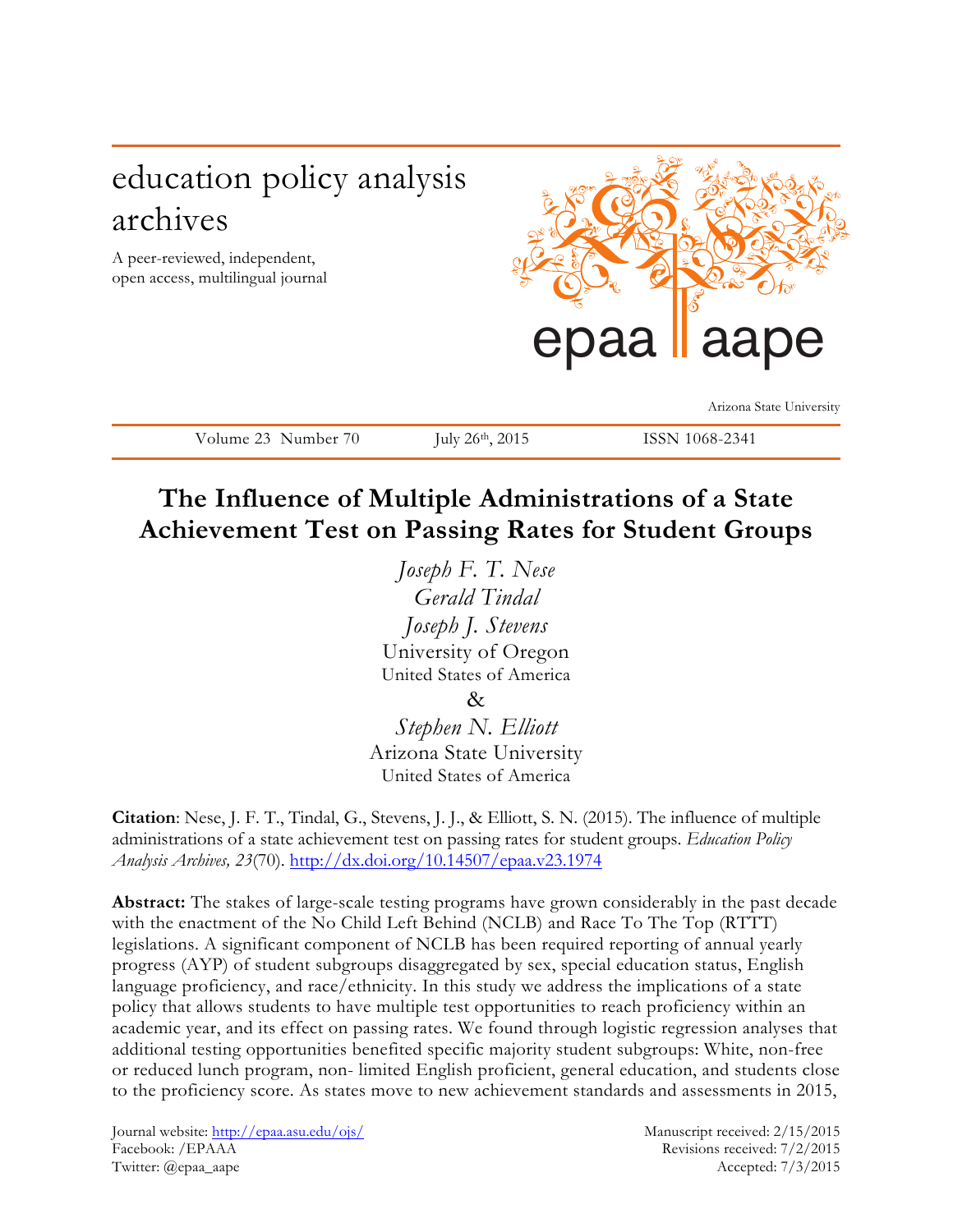policymakers may want to assess the potential benefits and costs of a multiple testing policy. **Keywords:** Large scale testing; Accountability.

## **La Influencia de Múltiples Oportunidades de Examinación en la Aprobación y el Rendimiento de Estudiantes en Pruebas Estatales**

**Resumen:** Las expectativas de los programas de pruebas a gran escala han crecido considerablemente en la última década con la promulgación de las legislaciones *No Child Left Behind* (NCLB) y *Race to the Top* (RTTT). Un componente importante de la ley NCLB ha requerido la presentación de informes de progreso anual (AYP) por subgrupos de estudiantes desglosados por sexo, educación especial, el dominio del idioma Inglés, y raza / etnia. En este estudio abordamos las implicaciones de una política de Estado que permite que los estudiantes tengan múltiples oportunidades de tomar el examen para aprobar dentro de un año académico, y su efecto sobre las tasas de aprobación. Encontramos a través de análisis de regresión logística que las oportunidades de tener oportunidades adicionales beneficiaron subgrupos específicos y mayoritarios de estudiantes: Blancos, que no recibían asistencia alimentaria, y que no estaban en grupos con bajos niveles de dominio del inglés, educación general y estudiantes cerca de obtener resultados de competencia. Como los estados están mudando a nuevos estándares de rendimiento y evaluaciones en 2015, las autoridades podrían querer evaluar los beneficios y los costos de una política de múltiples oportunidades de examinación.

Palabras clave: pruebas a gran escala; rendición de cuentas.

## **A Influência de ter Múltiplas Oportunidades para Exames na Aprovação e no Desempenho dos Alunos em Testes Estaduais**

**Resumo:** As expectativas programas de testes em grande escala têm crescido consideravelmente na última década, com a promulgação da legislação *No Child Left Behind* (NCLB) e *Race to the Top* (RTTT). Um componente importante da lei NCLB exigiu relatórios de progresso anual (AYP) dos subgrupos de alunos por sexo, educação especial, proficiência em Inglês, e raça / etnia. Neste estudo discutimos as implicações de uma política de estado que permite que os alunos tenham várias oportunidades para fazer o exame para passar em um ano lectivo, e seu efeito sobre as taxas de aprovação. Descobrimos através de análise de regressão logística que oportunidades adicionais beneficiaram e subgrupos específicos maioritarios dos estudantes: brancos, não recebem ajuda alimentar, de ensino geral e estudantes perto de conseguir resultados de competição. Como os estados estão se movendo para novos padrões e avaliações de desempenho em 2015, as autoridades podem querer avaliar os benefícios e os custos de uma política de múltiplas oportunidades de exame. **Palavras-chave:** testes em larga escala; prestação de contas.

## **Introduction1**

In the past 15 years, development and implementation of large-scale achievement tests has not only increased but also come under increased scrutiny. With a focus on improving educational systems, such tests have been used to provide systems accountability through the reporting of proficiency for students overall and for disaggregated subgroups of students (No Child Left Behind [NCLB], 2001) and/or to establish requirements for graduation (Phillips, 2000; Schafer, 2000). In

 <sup>1</sup> Funding Source: This work was supported by the Institute of Education Sciences, U.S. Department of Education, through grant R32C110004 awarded to the University of Oregon. The opinions expressed are those of the authors and do not necessarily represent views of the Institute or the U.S. Department of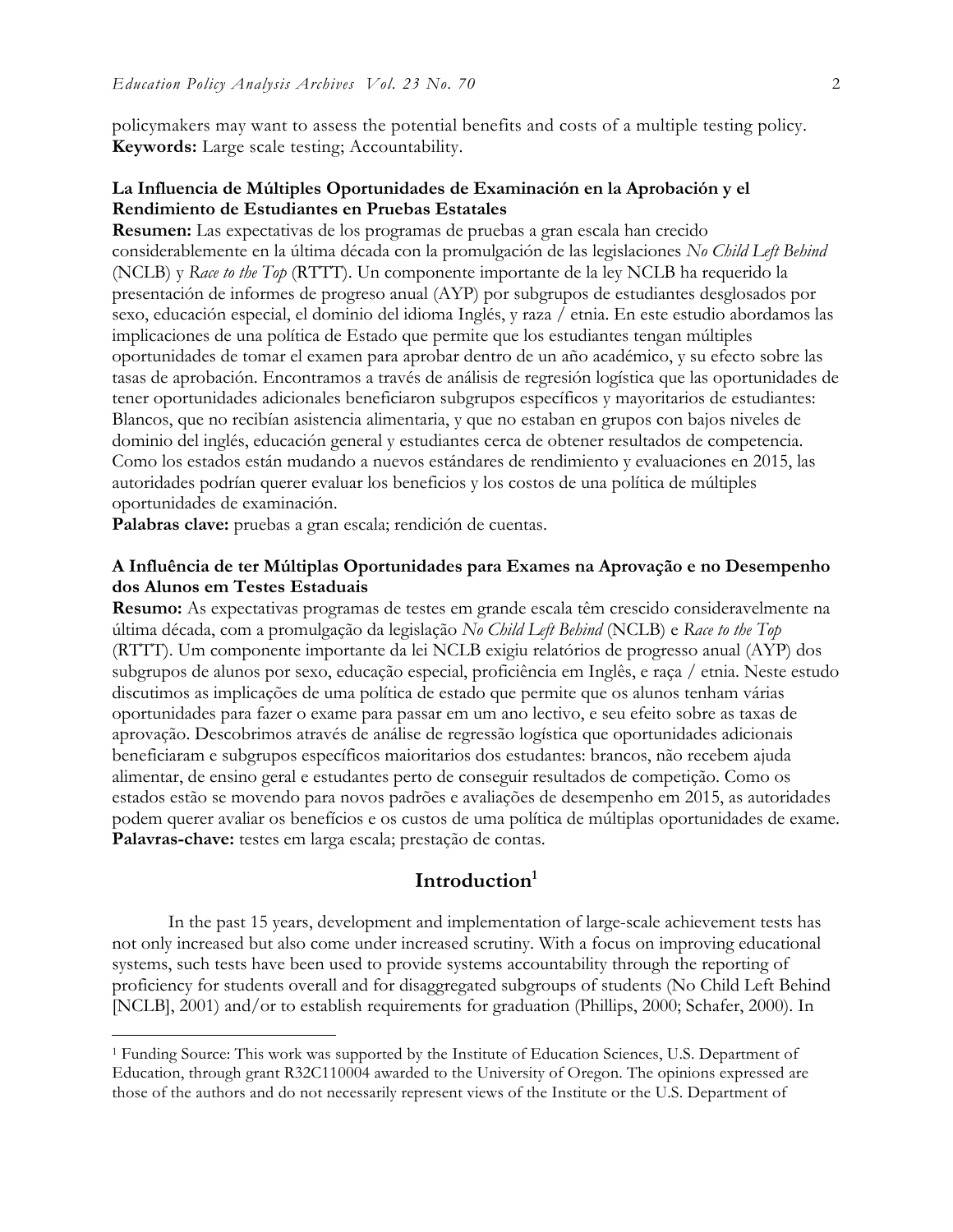either use, both intended and unintended consequences need to be addressed, particularly in the meaning or interpretation of scores (Lane & Stone, 2002).

In a paper on validating high-stakes testing programs, Kane (2002, p. 30) makes the distinction between *descriptive interpretations*, which draw conclusions about a student based on the student's test performance, and *decision-based interpretations*, which involve assumptions supporting the decision procedure's suitability as a policy that are justified by claims about the consequences. Using Kane's argument-based approach to validation, proposed score interpretations require evidence for evaluating inferences and assumptions. In the context of year-end state achievement test programs, descriptive interpretations are applied through achievement standards that define requirements to meet state performance objective (by grade and content area) based on cut scores, and high-stakes decisions are often applied to aggregates (e.g., teachers, but more often schools and districts) of these ordinal proficiency levels. In this context, the central interpretations that users make are in reference to state standards or Common Core State Standards. Assuming the testing program has been appropriately designed and deployed, percent proficient results are reported overall and for various subgroups; the question is then how well these aggregated percentages of students' achievement accurately represent schools and districts, the building block of the ultimate AYP decision in NCLB. As Ho (2013, p. 65) articulated, "this aggregation can occur at a substantial distance in space and time from the design and development of the original test", which is "designed for individual-level inferences and uses," but "is likely to be extended to support trends, gaps, gap trends, as well as school, district, and state aggregates." In this distribution of students and subgroups into proficiency categories, it is possible that classifications are mis-specified, either with false negatives or false positives, and descriptive interpretations affect decision-based interpretations.

One strategy to determine the validity of assignment of students into various proficiency categories would be to use multiple measures, and/or multiple test administrations, theoretically increasing validity by increasing the amount of information associated with the construct measurement (Henderson-Montero, Julian, & Yen, 2003a, 2003b). One of the considerations with multiple measures is their integration into a decision, with any of four possible combinational strategies: conjunctive, where the attainment of a minimum standard on each of multiple measures; compensatory, where poorer performance on one measure can be offset by stronger performance on another; mixed conjunctive-compensatory, where multiple measures are combined by a compensatory rule and minimum performance on any of multiple measures can fulfill the proficiency requirement; and confirmatory, where information from one measure is used to validate or compare information from another (Chester, 2003). In the end "the manner by which the multiple measures are combined to reach a decision is as important as the measures themselves" (Henderson-Montero et al., 2003a, p. 8).

Multiple test administrations also provide a strategy in determining whether the percentages of subgroups in various proficiency categories are reliable and valid. On a single test administration, an examinee's score may be inaccurate for a number of reasons including measurement error; teacher/class coverage of curricular material at that point in time; inadequate opportunity to learn the tested material; unfamiliarity with test-taking procedures, equipment, or methods; or transient factors related to examinee state on the day of testing (e.g., attention, motivation, fatigue, illness). Multiple test administrations can potentially provide a mechanism to control for some of the sources of inaccuracy in which performance on any of the administrations can fulfill the achievement standard.

Two empirical summaries of major testing programs explicitly addressed the effects of multiple opportunities to take a test. In the GI Forum v. Texas Education Agency (Cruse & Twing, 2000), the critical issue was the use of test scores for determining high school graduation. Texas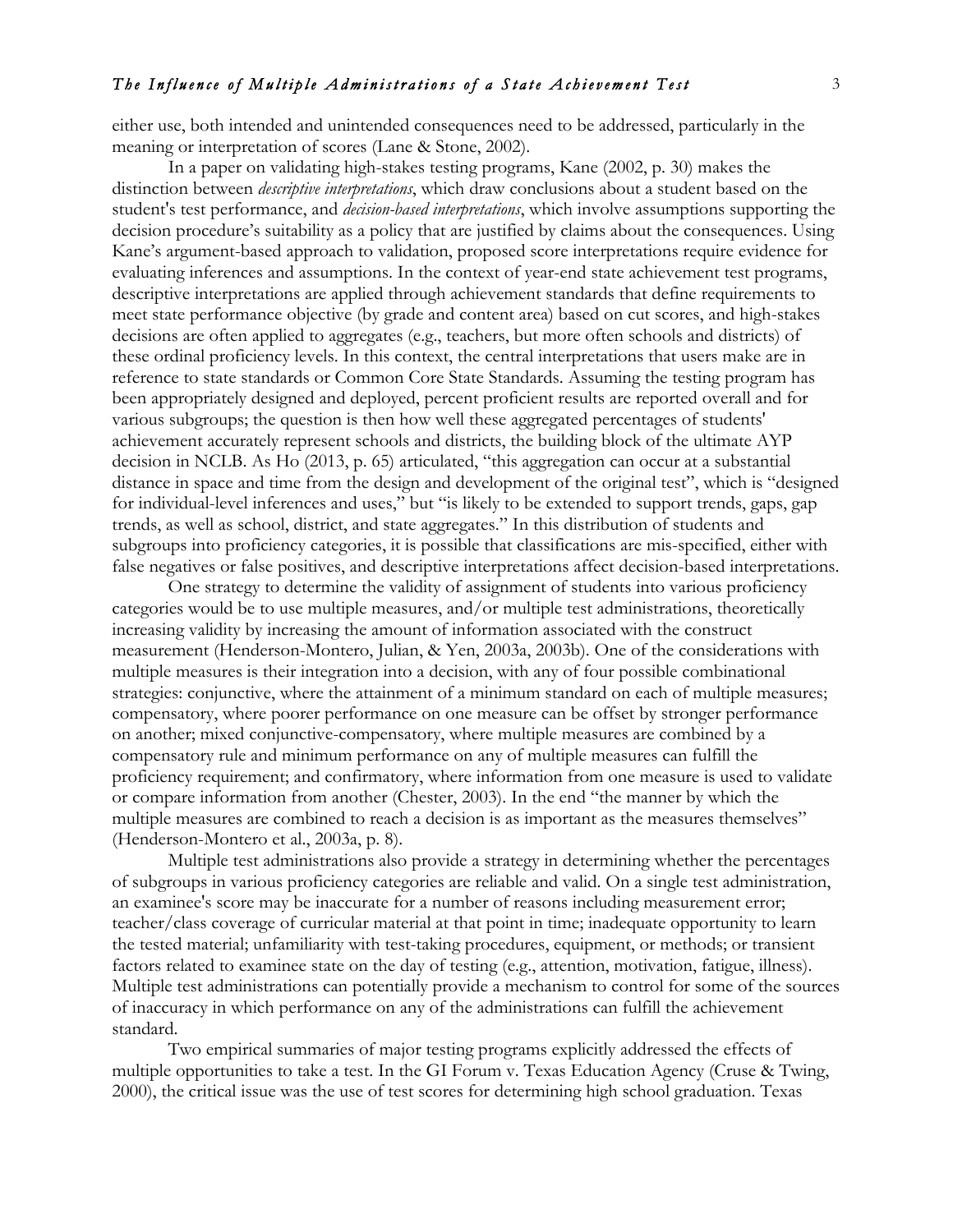applied a conjunctive approach to support graduation decisions, using both multiple measures and multiple administrations; that is, in addition to passing the graduation test, students were expected to successfully complete all required course work and other graduation obligations imposed by their districts (Cruse & Twing, 2000; Phillips, 2000). Students had eight opportunities to take and pass the test so that "any unreliability works to the benefit of the examinees who have true scores below the actual standard" who may eventually pass because of positive random error, and "the probability of not passing due to random error is almost zero" (Mehrens, 2000, p. 389). It was reported that multiple test administrations decreased the possibility of false negative results and increased the possibility of false positive results, which arguably advantaged all students whose scores were near the proficiency cut point within a compensatory model (Mehrens, 2000). That is, in this example of high-stakes assessment for accountability, the cost of increased false-positives was outweighed by the benefit of decreased false-negatives. In addition, the high-stakes nature of the test were tethered directly to students such that students were arguably motivated to do well, and the interpretive argument gave way to the decision-based interpretation (Kane, 2002).

Research has shown, however, that repeated exposure to a test alone can result in increased scores (Hausknecht, Halpert, Di Paolo, & Moriarty Gerrard, 2007), confounding the score with a validity argument. The meta-analysis by Kulik, Kulik, and Bangert (1984) focused on practice effects on test performance (i.e., simple exposure to a test), separate from growth (i.e., learning) or errors in equating (i.e., noise around the signal that reflects learning). The authors found larger effects when the practice and criterion tests were identical  $(ES = 0.42)$  than they were when practice and criterion measures were parallel forms  $(ES = 0.23)$ , and that these effect sizes increased with more practice tests (up to 1.89 with seven identical tests, and 0.74 for seven parallel tests). Lower ability students benefited more from multiple test opportunities than did higher ability students, whether or not the test was identical or parallel. Thus, multiple tests resulted in increased performance across testing administrations although the source of the improvement due to learning/maturation, practice, or other effects was unspecified (Hausknecht et al, 2007; Kulik et al., 1984). That is, performance generally increases across repeated test administrations but that does not necessarily imply improved learning.

As Chester (2003) noted, we need to understand how multiple administrations influence students and systems, the consequences of decisions based on such a policy, and the contribution to more effective instruction prior to that decision. Generally, accountability systems based on student test scores have been shown to affect classroom and school practices. "High-stakes testing systems influence what teachers and administrators do," including (presented here without value): targeting intervention for low-performing students, aligning curriculum to standards, affecting the scope of instruction, or shifting resources to tested subjects or standards (Hamilton, Stecher, & Yuan, 2008, p. 3). The latter is termed reallocation, or "shifting resources to better align instruction with the substantive content of the test used for accountability" (Koretz, 2015, p. 7; Koretz & Hamilton, 2006; Koretz, McCaffrey, & Hamilton, 2001). Although reallocation across content subjects does not bias inferences of achievement results, reallocation within a subject can inflate scores when teachers shift resources to material that is emphasized by the test at the expense of unrepresented material that is important for the intended inference (Kane, 2006; Koretz, 2015). Thus, reallocation of resources can affect validity inferences, and multiple test administrations can create space for reallocation.

Reback (2008) argued that an accountability system that aggregates student scores as pass rates incentivizes schools to improve the performance of students who are on the margin of passing (i.e., on the "bubble), and does not incentivizes schools to improve the performance of other students. In his study examining whether minimum competency school accountability systems (e.g.,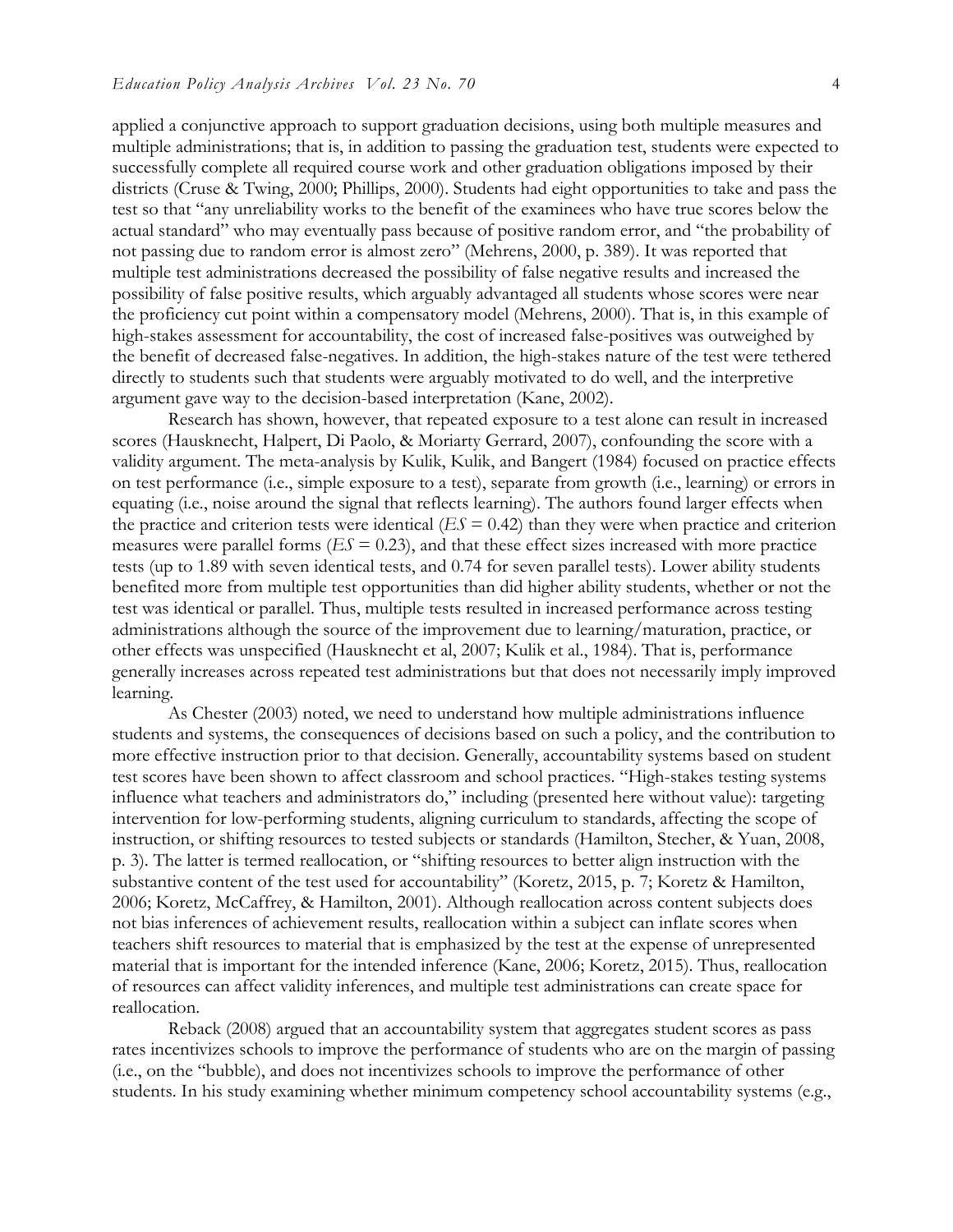NCLB, 2001) influence the distribution of student achievement, Reback found that students performed better than expected when their test scores were important for the schools' accountability rating, and that low achieving students performed better than expected when their classmates' scores were important for the schools' rating (an effect not found for high achieving students). Reback reported that student score distributional effects were related to responses to yearly changes in schools' accountability incentives and efforts to improve the performance of specific students.

Multiple test administrations in an accountability setting provide the opportunity for resource reallocation (positive or negative effects) to low performing or marginal students and to the scope of instruction, with consequences (intended or not). The accountability interpretations (percentages of student subgroups in various proficiency categories) need to be supported by collecting evidence (outcomes from repeated opportunities for testing) for evaluating inferences and assumptions that the test reflects such standards and is sensitive to instruction that in turn is aligned to the standards with students given opportunity to learn them. Given this perspective of validation, we investigated a state policy allowing multiple test administrations to reach proficiency. Using state achievement test data, we were able to explore, given multiple test administrations, whether students (and targeted subgroups) met proficiency who otherwise would not have, and whether multiple test attempts or changes in proficiency were related to student characteristics.

#### **Research Context**

The Elementary and Secondary Education Act (ESEA) does not reference the issue of multiple tests for AYP, only specifying that student proficiency be measured not less than once and that outcomes need to be disaggregated by specific student groups (sex, special education, English language learner, and race/ethnicity). A few states have allowed multiple tests on NCLB summative tests (e.g., Delaware, Oregon), some allow multiple tests and broad testing windows for interim assessments (e.g., South Dakota), and perhaps as many as 26 states allow retests at some future date on end-of course exams at the middle and high school levels (Blank & Stillman, 2010; Domaleski, 2011). In Oregon, the policy allowing multiple tests on the state NCLB summative assessment was designed to alleviate resource demands when testing the majority of students in the spring (Oregon Department of Education, 2012c). According to state policy in 2011-12, all students in eligible grades were tested at least once per year, with each student in Grades 3–8 allowed up to two additional opportunities during the October to May testing window to retake the state online mathematics and reading tests (Oregon Department of Education, 2012b). According to a guide published in 2012:

...students who have received accelerated instruction and have had adequate opportunity to learn the assessed content standard may be tested in the fall or early winter to help the district alleviate resource demands (e.g., computer labs, internet bandwidth, instructional assistants, IT staff) when testing the majority of students later in the school year. (Oregon Department of Education, 2012c, p. 4)

Testing in late winter and spring, however, "helps to ensure each student has had sufficient instructional time and allows for the provision of adequate instructional supports and interventions as appropriate" (Oregon Department of Education, 2012b, p. 5), for the purposes of meeting accountability requirements and measuring year-to-year growth in a cohort of students. Students who did not pass the state test could be retested after being provided with "additional instruction only if the district expects a different outcome based on additional classroom-derived evidence and if retesting is consistent with district procedures" (Oregon Department of Education, 2012b, p. 5). Schools can choose which students will be retested and how instruction will be delivered.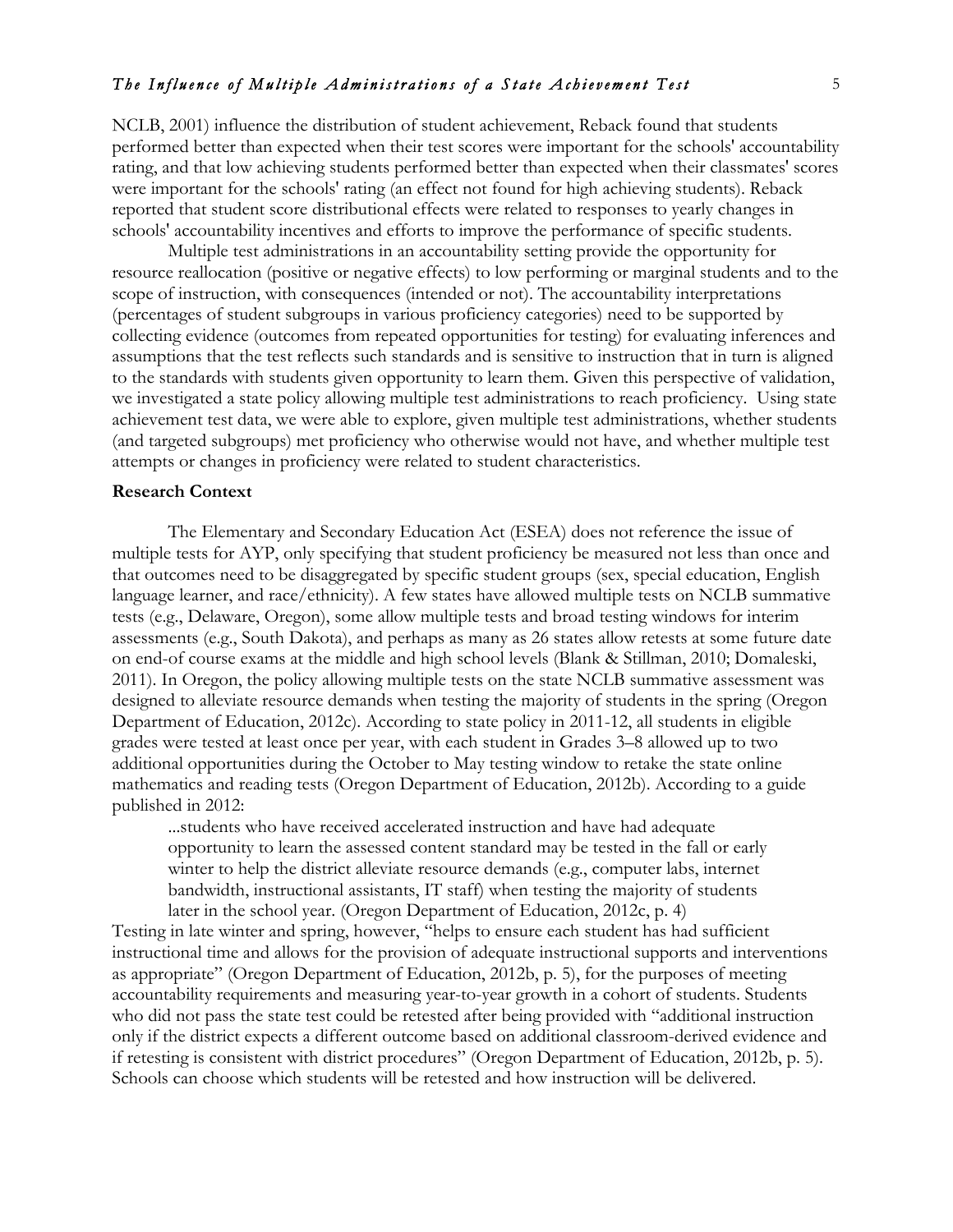Immediately upon test completion the overall scale score is available to the teacher, and within two days teachers can access subscores.

The purpose of this study was to explore whether and when students pass the state achievement test given multiple opportunities. We asked two primary questions in this study: (a) Are student characteristics associated with how many times a student takes the state test? And (b) For various student subgroups, what is the likelihood of passing the test given previous failure(s)? We asked these questions with an interest in the performance of students on the "bubble" of proficiency, who were potentially false-negatives (i.e., one standard error of measurement below the proficiency cut score).

## **Method**

We analyzed several subgroups of students who participated in the statewide testing program. Our analysis focused on documenting incremental changes in passing rates for these student subgroups when they retested. We conducted the same analyses for all students in Grades 3–8, for both mathematics and reading tests; however, in the interest of brevity we describe the Grade 3 mathematics sample throughout this article as an explication of the methods and a demonstration of the results. More detailed statistical results are available upon request to the first author.

#### **Sample**

The original sample for this study included all students in Grades 3–8 who took the 2011– 2012 Oregon Assessment of Knowledge and Skills (OAKS) mathematics or reading test. To prepare the sample data, we excluded students who took the state alternate assessment (Grade 3 math, *n* = 5,721). Because the state policy allowed only three annual testing opportunities per student, we also excluded students who were tested more than three times (Grade 3 math,  $n = 1$ ), and those students reported to have taken multiple tests on the same day (Grade 3 math, *n* = 2). We excluded student scores that were not included in the adequate yearly progress (AYP) district performance calculations, so that all students in the analyses recorded a score that was used for district accountability purposes (Grade 3 math,  $n = 8,403$ ).

Approximately half of the population in each grade received a second test, and almost a quarter received a third test (about 45% of those tested twice). For the Grade 3 sample, the composition of students becomes descriptively more female, Hispanic, participating in free or reduced lunch program (FRL), and limited English proficient (LEP) across mathematics test occasions, and descriptively more Hispanic, Minority, FRL, and LEP across reading occasions.

We created indicator variables for students who had failed the previous test administration. We labeled "bubble" students those who were within one standard error of measurement (SEM; 3 scaled points) below the proficiency cut score on the previous test (equivalent to the lower half of a 68% confidence interval). Those students who scored lower than one SEM below the proficiency cut score (BelowBubble) were coded as the reference group. Those above the proficiency cut score, of course, did not receive additional testing opportunities. Table 1 shows the percentages of Bubble and BelowBubble students in Grades 3-8 for mathematics to demonstrate the prevalence of multiple tests. For example, for math Test 2, 19% of the 21,947 Grade 3 students were within one SEM below the proficiency cut score for Test 1 (i.e., Bubble1 students), and for math Test 3, 25% were within one SEM below the proficiency cut score of Test 2 (i.e., Bubble2 students).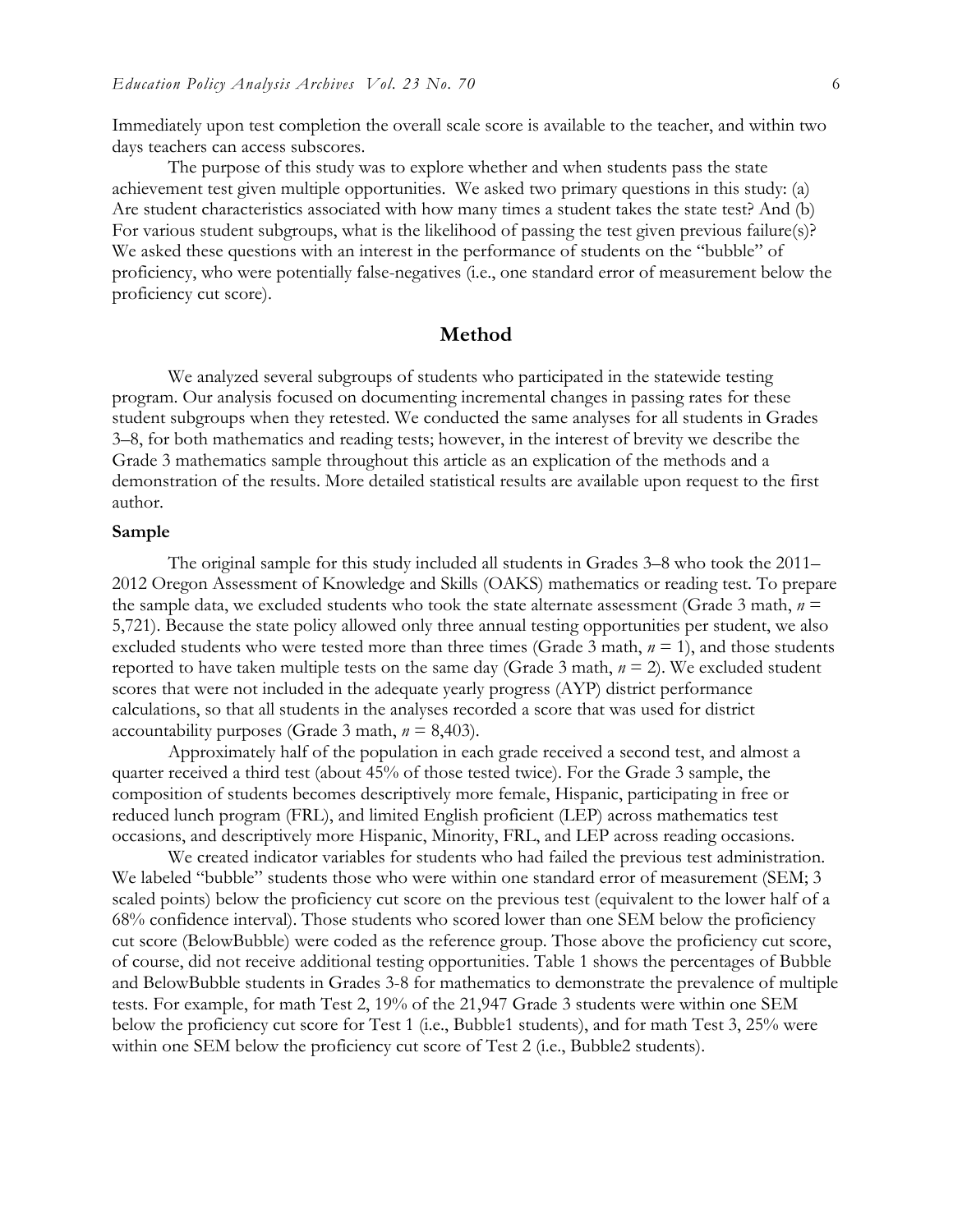| Grade          |        | $\boldsymbol{n}$ | Bubble1 | Percentages of Bubble Students with One, Two, or Three Mathematics Tests for Grades 3-8<br>BelowBubble1 | Bubble2          | BelowBubble2      |
|----------------|--------|------------------|---------|---------------------------------------------------------------------------------------------------------|------------------|-------------------|
| $\mathfrak{Z}$ | Test 1 | 39,839           | 10.5    | 49.1                                                                                                    | 8.6 <sup>a</sup> | $29.8^{\circ}$    |
|                | Test 2 | 21,947           | 18.7    | 81.3                                                                                                    | 14.5             | 53.2              |
|                | Test 3 | 10,040           | 10.7    | 89.3                                                                                                    | 25.4             | 74.6              |
| $\overline{4}$ | Test 1 | 39,528           | 9.9     | 43.8                                                                                                    | $7.7^{\rm b}$    | $27.9^{\rm b}$    |
|                | Test 2 | 19,597           | 19.5    | 80.5                                                                                                    | 14.1             | 55.1              |
|                | Test 3 | 9,072            | 11.1    | 88.8                                                                                                    | 24.3             | 75.7              |
| 5              | Test 1 | 40,568           | 10.9    | 47.7                                                                                                    | 9.1 <sup>c</sup> | $33.3^\circ$      |
|                | Test 2 | 22,100           | 19.6    | 80.4                                                                                                    | 15.0             | 59.9              |
|                | Test 3 | 11,175           | 12.7    | 87.3                                                                                                    | 24.1             | 75.9              |
| 6              | Test 1 | 40,673           | 11.1    | 47.3                                                                                                    | 8.9 <sup>d</sup> | 32.6 <sup>d</sup> |
|                | Test 2 | 21,842           | 20.2    | 79.7                                                                                                    | 14.6             | 59.2              |
|                | Test 3 | 9,584            | 13.0    | 87.0                                                                                                    | 24.1             | 75.9              |
| 7              | Test 1 | 41,008           | 12.3    | 40.6                                                                                                    | $9.2^e$          | $28.0^\circ$      |
|                | Test 2 | 19,420           | 24.7    | 75.2                                                                                                    | 16.4             | 56.8              |
|                | Test 3 | 8,275            | 18.1    | 81.9                                                                                                    | 27.1             | 72.9              |
| 8              | Test 1 | 41,071           | 10.2    | 40.5                                                                                                    | 8.0 <sup>f</sup> | $26.6^{\rm f}$    |
|                | Test 2 | 18,765           | 21.4    | 78.6                                                                                                    | 15.0             | 56.2              |
|                | Test 3 | 8,090            | 13.4    | 86.6                                                                                                    | 25.3             | 74.7              |

*Percentages of Bubble Students with One, Two, or Three Mathematics Tests for Grades 3-8*

*Note.* Bubble students were within one standard error of measurement (SEM; 3 scaled points) below the proficiency cut score on the previous attempt (1 or 2), and BelowBubble students scored lower than one SEM below the proficiency cut score on the previous attempt (1 or 2).

a  $n = 26,805$ . b  $n = 25,671$ . c  $n = 28,643$ . d  $n = 29,763$ . e  $n = 27,558$ . f  $n = 26,842$ .

All demographic information we report was taken directly from state test data files. Grade 3 student demographic characteristics included the following: sex (49% female); race-ethnicity, categorized as White (non-Hispanic; 64%), Hispanic (22%), and non-Hispanic Racial Minority (14% Asian, Black/African American, American Indian/Alaskan Native, Multi-racial, and Pacific Islander); free or reduced price lunch recipient (FRL; 56%); Limited English Proficiency (LEP; 16%); and special education recipient (SpEd; 12%; Author, 2014).

#### **Measures**

Table 1

For all analyses the outcome measures were the student developmental scale scores on the standardized Oregon Assessment of Knowledge and Skills (OAKS; Oregon Department of Education, 2012a) mathematics or reading tests. The 2011-12 OAKS was a summative, computeradaptive assessment based on the Oregon Content Standards. OAKS raw scores were converted to scale scores using one parameter item response theory (IRT) modeling. Rasch unit scale scores were based on the number of items answered correctly while taking item difficulty into account (students were not penalized for guessing). Information on the technical adequacy of the test is publicly available and the tests were administered under standard conditions (Oregon Department of Education, 2012a; 2012b).

The test specifications varied by grade and subject, and were intended to measure the core content standards in the state curriculum. For example, the Grade 3 math test consisted of approximately 40 multiple-choice items composed of the following: (a) 35% of items on *Number and*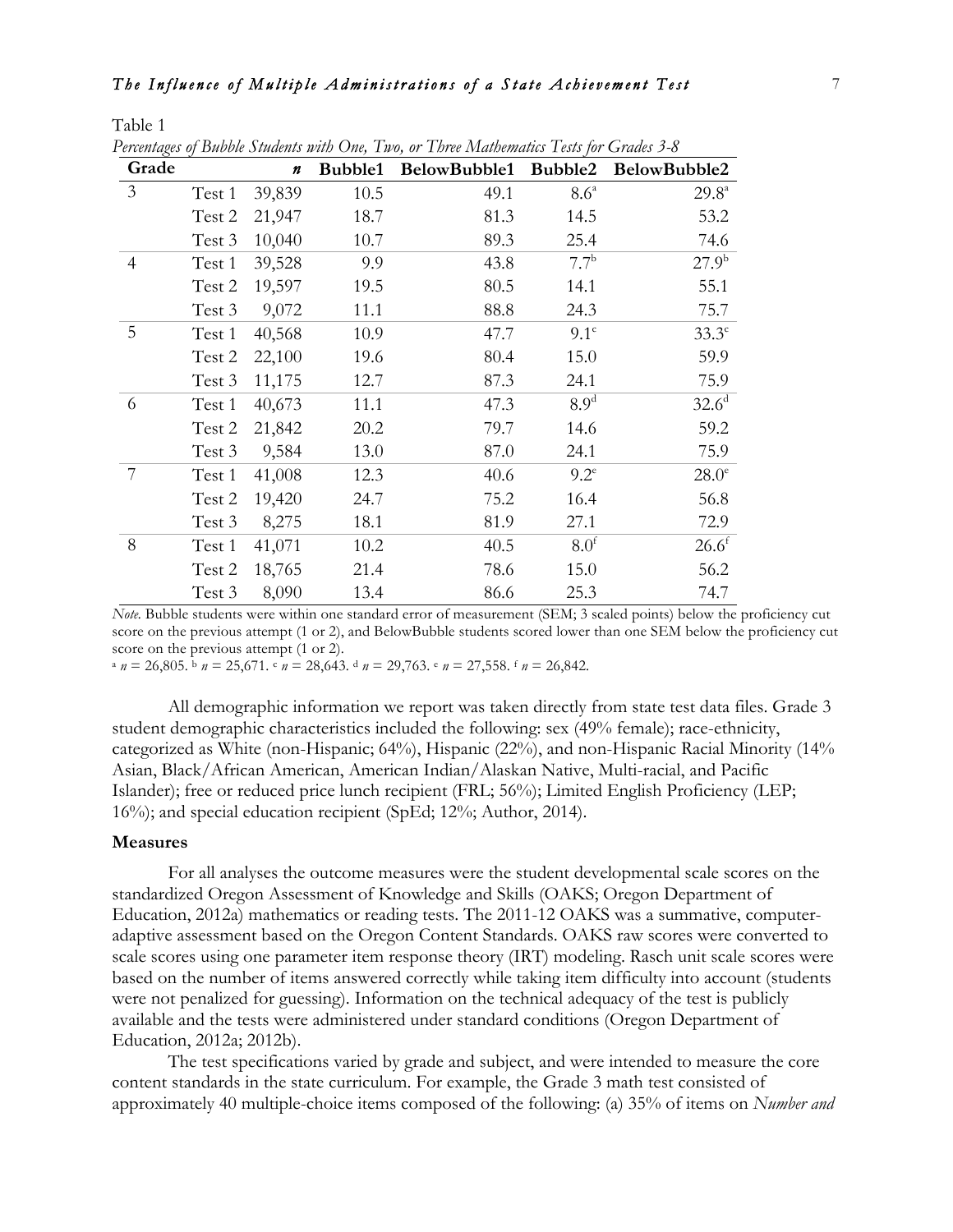*Operations*, the understanding of fractions and fraction equivalence; (b) 35% of items on *Number and Operations, Algebra, and Data Analysis*, the understandings of multiplication and division, and strategies for basic multiplication facts and related division facts; and (c) 30% of items on *Geometry and Measurement*, the understanding of properties of two-dimensional shapes, including perimeters. The Grade 3 reading and literature test consisted of approximately 50 items with the following score reporting categories: vocabulary (28%); read to perform a task (16%); demonstrate general understanding (28%); and develop an interpretation (28%).

## **Analyses**

To determine whether student characteristics were associated with number of tests taken, we conducted a pair of logistic regression analyses in which the presence of an additional test (Test 2 or Test 3, conditioned on failing previous test opportunities) was regressed on student characteristics (i.e., sex, race-ethnicity, FRL, LEP, SpEd, and bubble status from prior test). To determine the likelihood of passing the test given previous failures for various student subgroups, we conducted a discrete-time survival analysis (Singer & Willett, 2003) that modeled the conditional probability of passing the test on a given occasion, conditioned upon failing all previous tests. All analyses were conducted using Mplus version 7.11 (Muthén & Muthén, 1998-2014) maximum likelihood estimation with standard errors computed using a sandwich estimator that is robust to nonnormality and non-independence of observations.

## **Results**

Table 3 shows the observed percentages of Grade 3 students and student subgroups that took and passed the mathematics test for AYP reporting purposes, and for Tests 1, 2, and 3. For AYP reporting purposes and across tests, descriptively, a greater proportion of White students passed the state math test than racial minority students, and a greater proportion of racial minority students passed than Hispanic students. A greater proportion of non-FRL, non-LEP, non-SpEd, and bubble students passed than their counterparts. For all student subgroups, the observed proportion passing the test decreased across test occasions, with the exception of Hispanic and LEP students whose proportions increased across occasions, and FRL and SpEd students whose proportions increased at the third test occasion.

#### **Are Multiple Tests More Likely For Certain Students?**

The results of the logistic regression analysis for the second test are presented in Table 2. The threshold (τ), analogous to the intercept, represents the reference group (male, White, non-FRL, non-LEP, non-SpEd, Below Bubble students). This value can be converted into a conditional probability  $(\tau/1+\tau)$ , so that the probability of receiving Test 2 upon not reaching proficiency on Test 1 for this group was above .90 for all grades on the mathematics test, and above .87 for all grades on the reading test. In general, these probabilities decreased slightly across grades, and were higher for mathematics than for reading. For Grade 3, only 5%-6% (math and reading, respectively) of non-proficient reference group students were not given an additional test opportunity, while for Grade 8, 10%-13% (math and reading, respectively) of non-proficient reference group students were not given an additional test opportunity. Thus, the students in the reference group were less likely to be given additional testing opportunities in reading than mathematics, and also less likely to be given additional opportunities as they aged.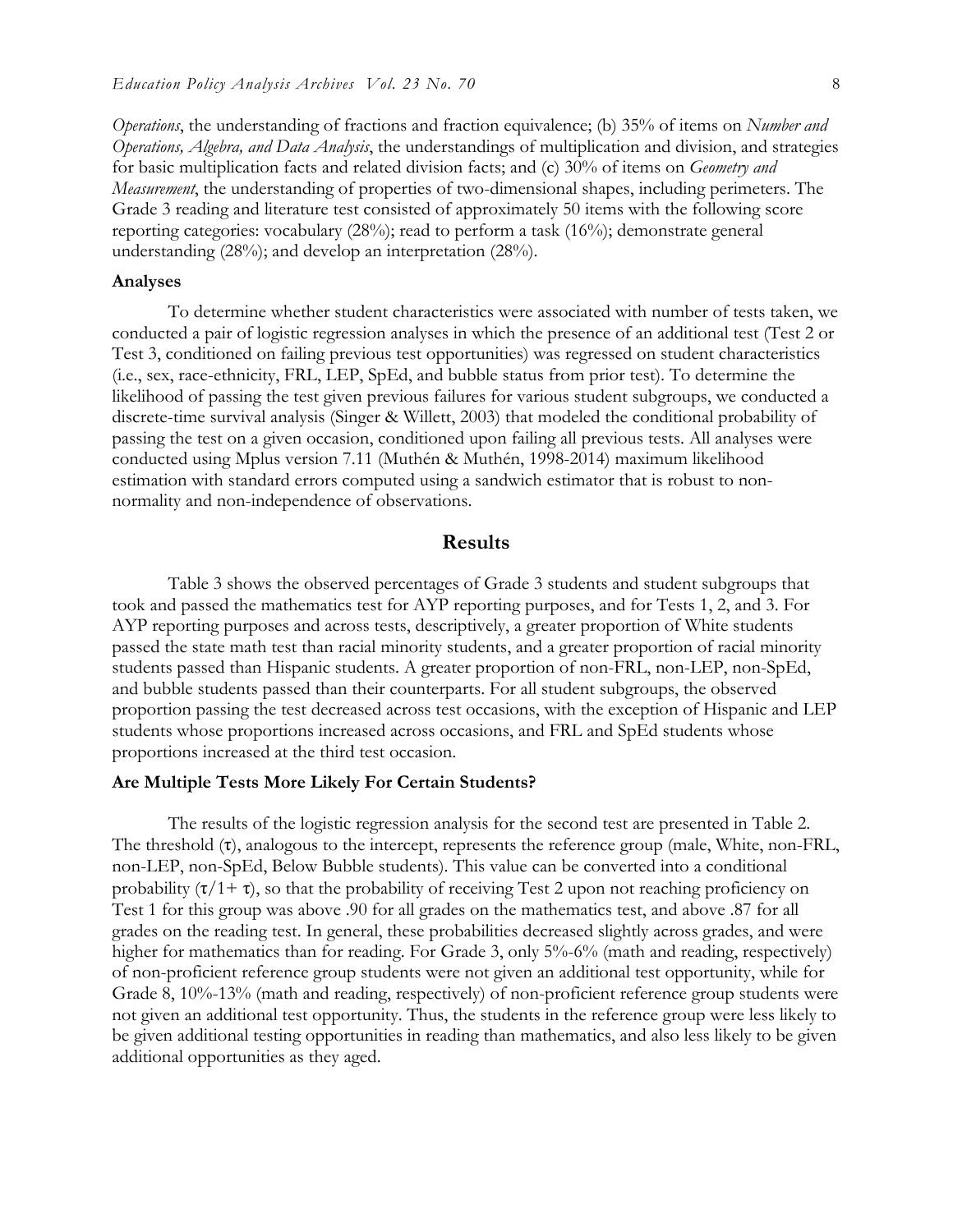| ⌒                           | ⌒<br>⌒<br>Math |                |         |          |         |         |
|-----------------------------|----------------|----------------|---------|----------|---------|---------|
|                             | 3              | $\overline{4}$ | 5       | 6        | 7       | 8       |
| Threshold                   | $17.73*$       | 17.89*         | 19.83*  | $12.33*$ | $9.55*$ | $9.35*$ |
| Female                      | 1.08           | 1.00           | 1.00    | 1.17     | 0.99    | 1.15    |
| Hispanic (vs. White)        | 0.94           | 1.05           | 0.99    | 0.95     | 0.99    | 0.95    |
| Racial Minority (vs. White) | 1.01           | 0.96           | 1.00    | 0.87     | 1.00    | 1.08    |
| FRL                         | 0.85           | 0.93           | 0.91    | 1.07     | 1.01    | 0.98    |
| LEP                         | $0.75*$        | $0.69*$        | $0.66*$ | $0.60*$  | $0.73*$ | 0.86    |
| SpEd                        | $0.26*$        | $0.25*$        | $0.27*$ | $0.41*$  | $0.45*$ | $0.48*$ |
| <b>Bubble</b>               | $3.22*$        | $3.48*$        | $3.68*$ | $3.30*$  | $2.44*$ | $2.40*$ |
|                             | Reading        |                |         |          |         |         |
| Threshold                   | 15.49*         | $15.55*$       | 19.71*  | $10.67*$ | $7.64*$ | $6.63*$ |
| Female                      | 1.11           | 1.11           | 1.06    | $1.27*$  | 1.11    | 1.09    |
| Hispanic (vs. White)        | 1.16           | 1.17           | 1.24    | 1.06     | 1.20    | 1.13    |
| Racial Minority (vs. White) | 0.99           | 1.11           | 1.04    | 0.92     | 1.15    | 1.07    |
| <b>FRL</b>                  | 0.79           | 0.84           | 0.83    | 1.12     | 1.08    | 1.04    |
| <b>LEP</b>                  | $0.57*$        | $0.64*$        | $0.58*$ | $0.56*$  | $0.62*$ | $0.64*$ |
| SpEd                        | $0.26*$        | $0.25*$        | $0.23*$ | $0.34*$  | $0.42*$ | $0.57*$ |
| <b>Bubble</b>               | $4.41*$        | $3.39*$        | $3.18*$ | $2.53*$  | 1.89*   | $2.27*$ |

Table 2 *Odds Ratios of Math and Reading Logistic Regression Analyses for the Second Test for Grades 3-8*

*Note.* The relation between the intercept  $(\beta_0)$  and threshold  $(\tau)$  is:  $\beta_0 = -\tau$ ; odds ratios and probabilities have been adjusted to reflect this relation. Bubble students were within one standard error of measurement (SEM; 3 scale score points) below the proficiency cut score on the previous attempt (Test 1).  $* p < .001$ . The *p* value reflects the significance of the estimated parameters in logits (not the odds ratios

reported here.

The relation of student predictors with the probability of retesting are presented in Table 2 as log odds for the focal group versus the reference group. Note that conditional probabilities can be calculated in the same way as for the threshold parameter above; however, care must be given to specify the appropriate comparison groups. In general, across grades and subjects, LEP, SpEd, and Bubble statuses were statistically significant predictors of a second test. That is, all else constant, a second test was more likely for non-LEP students vs. LEP students; GenEd students vs. SpEd students; and Bubble students vs. Below Bubble students. Specifically for Grade 3 math, non-LEP students were 1.33 times more likely than LEP students, GenEd students 3.83 times more likely than SpEd students, and Bubble students 3.22 times more likely than Below Bubble students to take Test 2<sup>2</sup>. The results described for the Grade 3 mathematics sample were consistent across grades and subjects in direction, magnitude, and with very few exceptions, *p* values (Table 2). The exceptions included: mathematics Grade 8 LEP status was not statistically significant, and reading Grade 6 sex which was statistically significant in comparison to the pattern of results for other grades.

The results of the logistic regression for Test 3 have been presented in Table 3. Across grades and subjects, parameters were similar in direction, magnitude, and with very few exceptions, statistical significance. In general, SpEd, and Bubble statuses were statistically significant predictors

<sup>2</sup> For ease of interpretation, results are described in text such that the comparison group is that whose odds ratio was above 1.0. For odds ratios reported in tables as less than 1.0, we reversed the sign of the logit parameters ( $\cdot$ ; not presented for brevity) and transformed to odds ratios (i.e.,  $\epsilon$ ).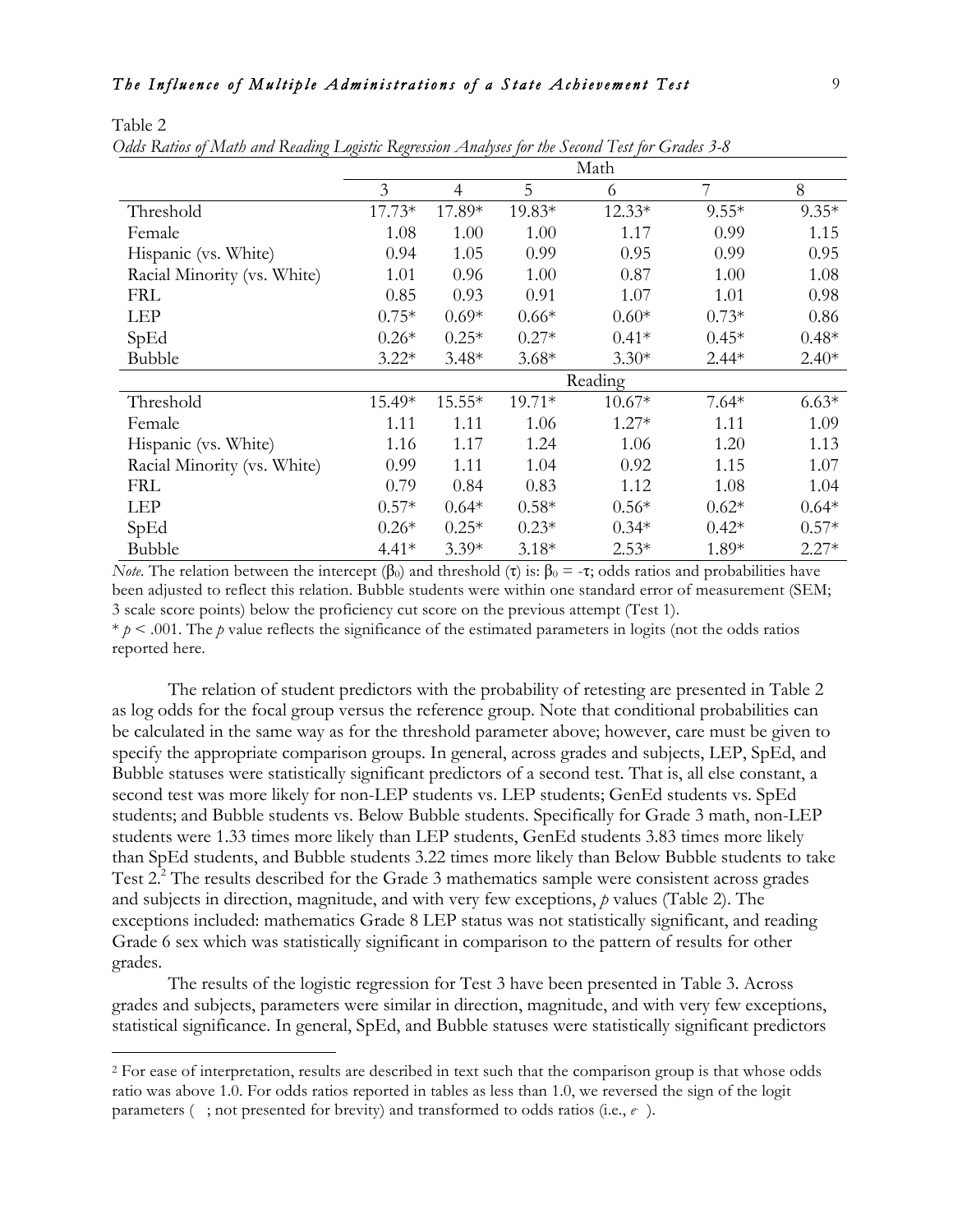of a third test administration. Thus, all else constant, a third test administration was more likely for GenEd students vs. SpEd students, and Bubble students vs. Below Bubble students. Specifically for Grade 3 math, non-LEP students were 1.23 times more likely than LEP students, GenEd students 1.82 times more likely than SpEd students, and Bubble students 2.19 times more likely than Below Bubble students to receive Test 3. Similar to the Test 2 logistic regression results, the LEP and sex predictors provided exceptions to the pattern of results across grades. That is, math Grades 3 and 5 LEP status were statistically significant; reading Grades 5 and 6 LEP status were statistically significant; reading Grade 6 sex was statistically significant; and math Grade 6 FRL status was statistically significant in contrast to results found in other grades.

Table 3

|                             | Math    |         |         |         |         |         |
|-----------------------------|---------|---------|---------|---------|---------|---------|
|                             | 3       | 4       | 5       | 6       | 7       | 8       |
| Threshold                   | $2.03*$ | $2.23*$ | $2.31*$ | $1.36*$ | $1.29*$ | $1.42*$ |
| Female                      | 0.95    | 1.00    | 0.97    | 1.06    | 1.05    | 1.01    |
| Hispanic (vs. White)        | 0.91    | 0.88    | 0.91    | 0.90    | 0.92    | 0.92    |
| Racial Minority (vs. White) | 0.97    | 0.91    | 0.90    | 0.87    | 0.94    | 0.91    |
| <b>FRL</b>                  | 1.15    | 0.96    | 1.03    | $1.15*$ | 1.06    | 1.13    |
| <b>LEP</b>                  | $0.82*$ | 0.85    | $0.74*$ | 0.85    | 0.87    | 0.88    |
| SpEd                        | $0.55*$ | $0.59*$ | $0.53*$ | $0.66*$ | $0.73*$ | $0.70*$ |
| <b>Bubble</b>               | $2.19*$ | $2.07*$ | $2.17*$ | 1.91*   | 1.84*   | $1.85*$ |
|                             |         |         |         | Reading |         |         |
| Threshold                   | $1.69*$ | $2.00*$ | $2.12*$ | $1.35*$ | 1.13    | 1.11    |
| Female                      | 0.96    | 0.98    | 0.99    | $1.17*$ | 1.03    | 1.01    |
| Hispanic (vs. White)        | 0.99    | 0.96    | 0.96    | 0.96    | 1.00    | 1.06    |
| Racial Minority (vs. White) | 1.16    | 1.05    | 0.98    | 0.93    | 0.96    | 1.05    |
| <b>FRL</b>                  | 1.10    | 0.97    | 1.07    | 1.13    | 1.09    | 1.17    |
| <b>LEP</b>                  | 0.94    | 0.83    | $0.70*$ | $0.73*$ | 0.90    | 0.85    |
| SpEd                        | $0.56*$ | $0.58*$ | $0.49*$ | $0.68*$ | $0.73*$ | $0.72*$ |
| <b>Bubble</b>               | $2.09*$ | $2.02*$ | $1.93*$ | $1.45*$ | $1.68*$ | 1.86*   |

*Odds Ratios of Math and Reading Logistic Regression Analyses for the Third Test for Grades 3-8*

*Note.* The relation between the intercept  $(\beta_0)$  and threshold  $(\tau)$  is:  $_0 = -\tau$ ; odds ratios and probabilities have been adjusted to reflect this relation. Bubble students were within one standard error of measurement (SEM; 3 scale score points) below the proficiency cut score on the previous attempt (Test 2).

 $* p < .001$ . The *p* value reflects the significance of the estimated parameters in logits (not the odds ratios reported here.

#### **Likelihood of Passing the Test on Successive Attempts by Student Subgroup**

Two discrete-time survival analyses, one for mathematics and one for reading, were conducted to examine the probability of reaching proficiency at each test occasion and to determine whether student characteristics were related the time at which a student reached proficiency. Results of the analyses are displayed in Table 4.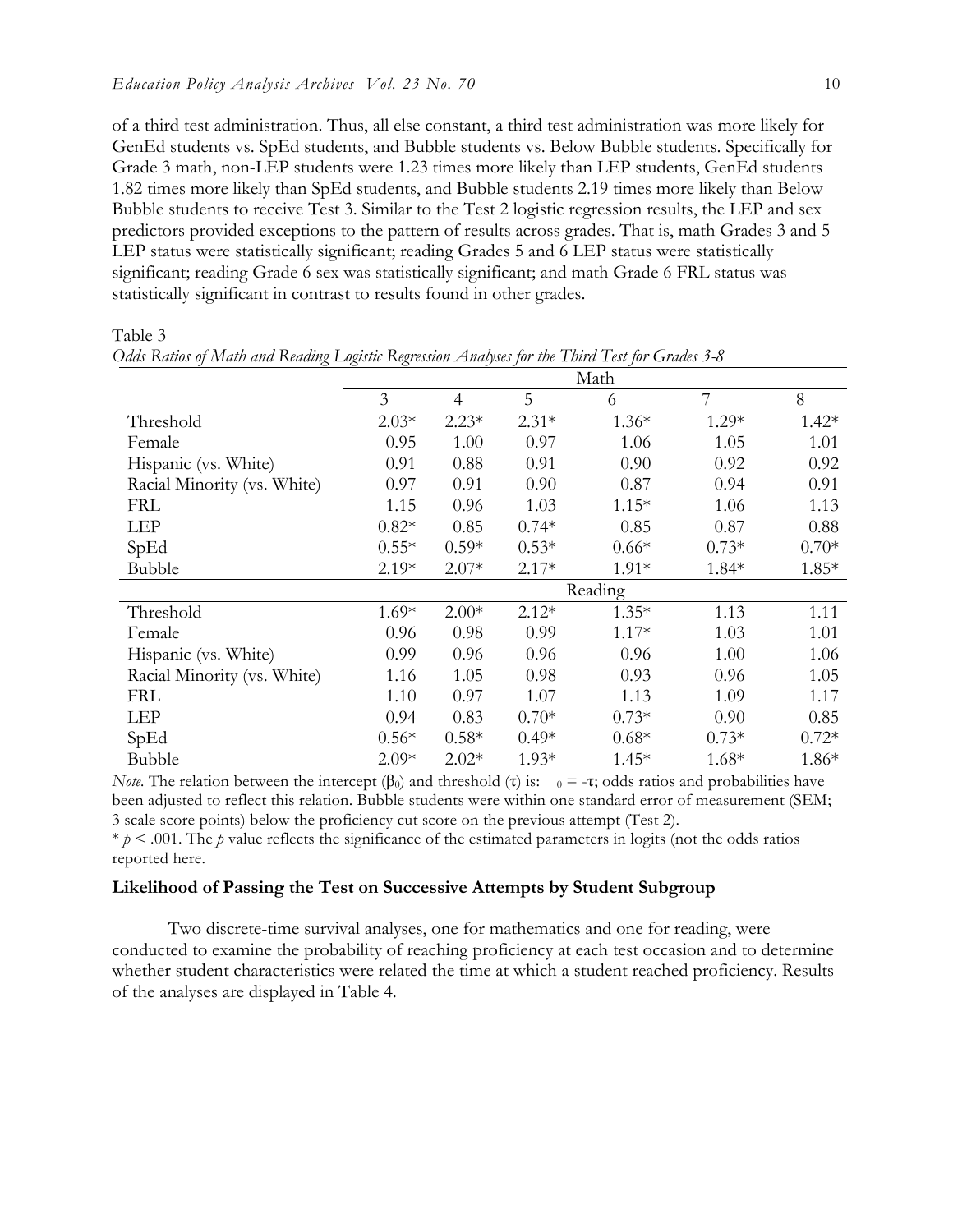|                             | Tuus Isahos joi Iviah) ana Isaanng Distrete-ume Survival Analyses joi Graacs 9-8<br>Math |                |         |         |         |         |  |  |
|-----------------------------|------------------------------------------------------------------------------------------|----------------|---------|---------|---------|---------|--|--|
|                             | 3                                                                                        | $\overline{4}$ | 5       | 6       | 7       | 8       |  |  |
| Threshold 1                 | $0.73*$                                                                                  | $0.54*$        | $0.69*$ | $0.70*$ | $0.57*$ | $0.55*$ |  |  |
| Threshold 2                 | $1.27*$                                                                                  | $1.37*$        | $2.05*$ | $1.92*$ | $1.92*$ | $1.74*$ |  |  |
| Threshold 3                 | $1.42*$                                                                                  | $1.51*$        | $2.34*$ | $2.32*$ | $2.19*$ | $2.18*$ |  |  |
| Female                      | $0.84*$                                                                                  | $0.81*$        | $0.87*$ | $0.87*$ | $0.92*$ | 0.94    |  |  |
| Hispanic (vs. White)        | $0.84*$                                                                                  | $0.90*$        | $0.90*$ | $0.82*$ | $0.80*$ | $0.80*$ |  |  |
| Racial Minority (vs. White) | 0.99                                                                                     | 1.02           | 1.01    | 1.09    | 1.03    | 1.00    |  |  |
| <b>FRL</b>                  | $0.47*$                                                                                  | $0.46*$        | $0.47*$ | $0.46*$ | $0.48*$ | 0.49    |  |  |
| LEP                         | $0.51*$                                                                                  | $0.52*$        | $0.35*$ | $0.32*$ | $0.31*$ | $0.30*$ |  |  |
| SpEd                        | $0.44*$                                                                                  | $0.37*$        | $0.32*$ | $0.26*$ | $0.24*$ | $0.23*$ |  |  |
| Bubble on 1                 | $4.66*$                                                                                  | $5.61*$        | $5.73*$ | $5.29*$ | $4.00*$ | $4.73*$ |  |  |
| Bubble on 2                 | $4.01*$                                                                                  | $4.02*$        | $4.48*$ | $4.60*$ | $3.35*$ | $3.77*$ |  |  |
|                             | Reading                                                                                  |                |         |         |         |         |  |  |
| Threshold 1                 | $0.39*$                                                                                  | $0.29*$        | $0.37*$ | $0.40*$ | $0.23*$ | $0.41*$ |  |  |
| Threshold 2                 | $1.32*$                                                                                  | $1.20*$        | $1.58*$ | $2.17*$ | $1.49*$ | $2.20*$ |  |  |
| Threshold 3                 | $1.60*$                                                                                  | $1.34*$        | $1.95*$ | $3.08*$ | $2.49*$ | $3.19*$ |  |  |
| Female                      | $1.13*$                                                                                  | $1.10*$        | $1.11*$ | $1.10*$ | 1.19    | $1.26*$ |  |  |
| Hispanic (vs. White)        | $0.82*$                                                                                  | $0.84*$        | $0.83*$ | $0.65*$ | $0.61*$ | $0.63*$ |  |  |
| Racial Minority (vs. White) | 0.93                                                                                     | $0.89*$        | $0.90*$ | $0.87*$ | $0.84*$ | $0.84*$ |  |  |
| <b>FRL</b>                  | $0.47*$                                                                                  | $0.47*$        | $0.46*$ | $0.46*$ | $0.47*$ | $0.48*$ |  |  |
| LEP                         | $0.32*$                                                                                  | $0.30*$        | $0.19*$ | $0.11*$ | $0.13*$ | $0.11*$ |  |  |
| SpEd                        | $0.34*$                                                                                  | $0.27*$        | $0.26*$ | $0.21*$ | $0.18*$ | $0.19*$ |  |  |
| Bubble on 1                 | $4.45*$                                                                                  | $4.43*$        | $4.25*$ | $3.98*$ | $3.26*$ | $3.85*$ |  |  |
| Bubble on 2                 | $3.56*$                                                                                  | $3.43*$        | $2.94*$ | $3.44*$ | $3.23*$ | $3.36*$ |  |  |

Table 4 *Odds Ratios for Math and Reading Discrete-time Survival Analyses for Grades 3-8*

*Note.* Bubble students were within one standard error of measurement (SEM; 3 scale score points) below the proficiency cut score on the previous attempt (1 or 2).

 $* p \lt 0.001$ . The *p* value reflects the significance of the estimated parameters in logits (not the odds ratios reported here.

**Mathematics***.* Across grades, the predictors of passing the state math test were similar in magnitude, direction, and level of statistical significance, with the exception of Racial Minority status across grades, and sex for Grade 8 only. Using Grade 3 as an example and all else constant and with failure to reach proficiency on previous tests, males were 1.19 times more likely to pass the state math test than females; White students were 1.20 times more likely to pass than Hispanic students; non-FRL students were 2.11 times more likely to pass than FRL students; non-LEP students were 1.94 times more likely to pass than LEP students; and GenEd students were 2.28 times more likely to pass than SpEd students. All else constant, Bubble students were more than four times more likely to pass Tests 2 and 3 than students below the bubble on those test administrations. Figure 1 shows the estimated probability of passing the math or reading test for select subgroups of Grade 3 students, in which the benefit of multiple opportunities for Bubble students is clear.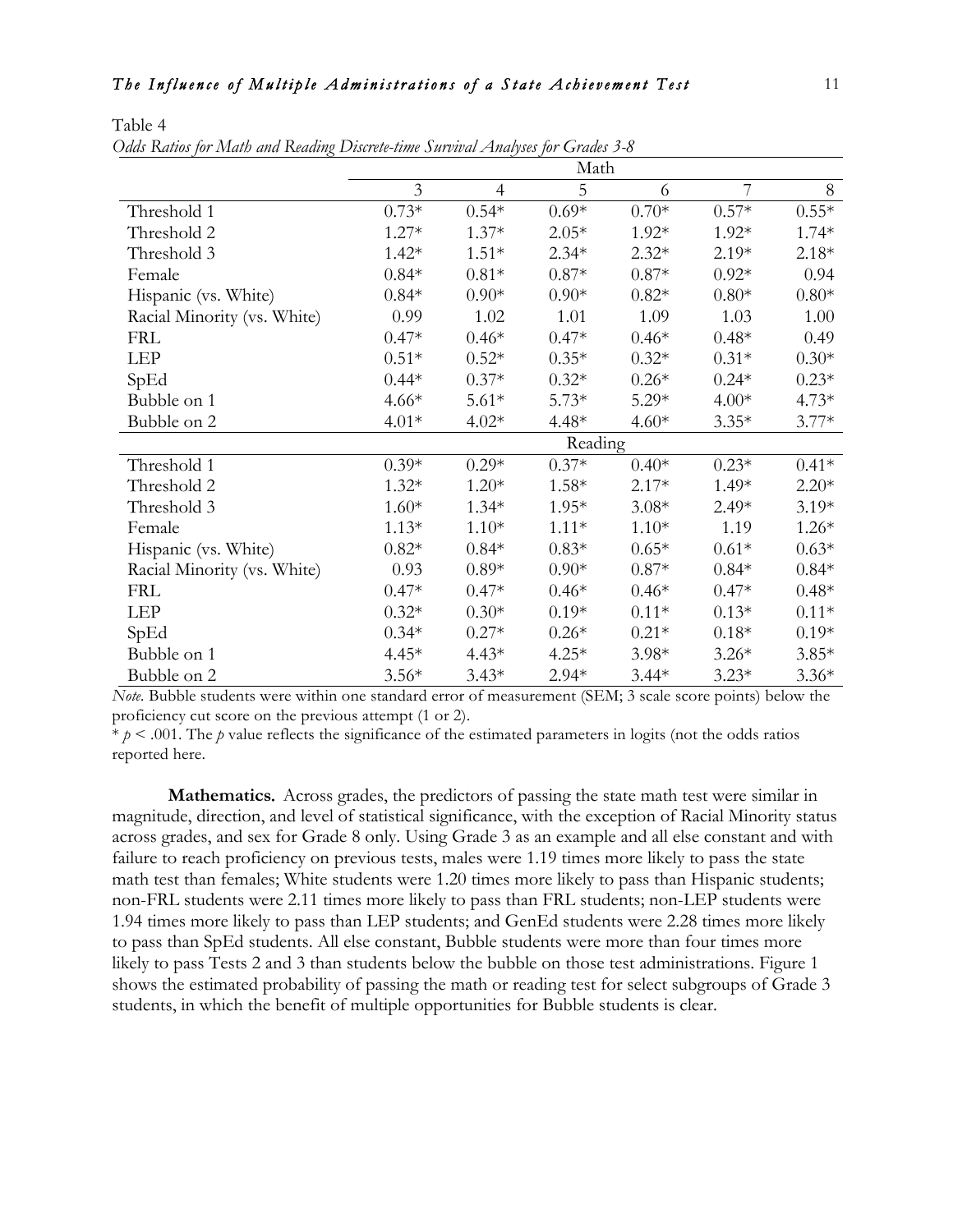

*Figure 1.* The estimated probabilities of passing the Grade 3 math or reading test for specific student subgroups. Reference = White, male, non-FRL (free/reduced priced lunch recipient), non-LEP (limited English proficiency status), GenEd (general education), BelowBubble (lower than one standard error of measurement below the proficiency cut score on the previous test). FRL = White, male, FRL, non-LEP, GenEd, BelowBubble. LEP = White, male, non-FRL, LEP, GenEd, BelowBubble. SpEd = White, male, non-FRL, non-LEP, Special Education, BelowBubble. Bubble = White, male, non-FRL, non-LEP, GenEd, Bubble (one standard error of measurement below the proficiency cut score on the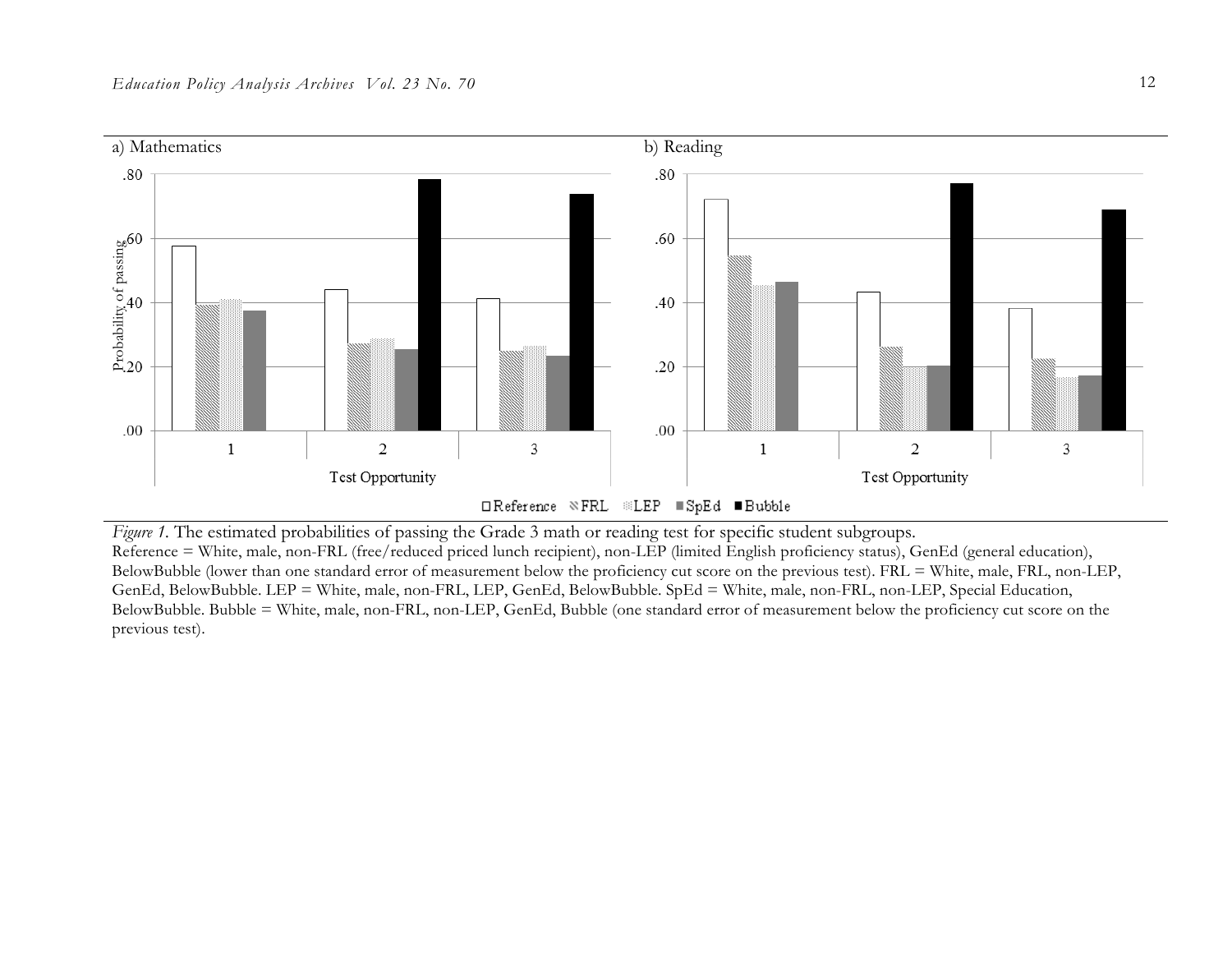In the survival analysis, there was some variability in the magnitude of odds ratios for math predictors across grades. The odds ratio for LEP increased across grades, such that non-LEP students were substantially more likely to pass the math test at Grade 8 (3.29) than at Grade 3 (1.94). A similar trend was seen for GenEd students, who were 2.28 times more likely to pass the math test than SpEd students at Grade 3 and 4.28 times more likely at Grade 8. The odds ratios for the Bubble students at both opportunities slightly increased and peaked at Grade 5, then slightly decreased.

**Reading***.* In the survival analyses on the reading test at each grade, the predictors of passing the state reading test were similar in direction and statistically significant, with the exception of Racial Minority status for Grade 3 only. We use Grade 3 for more specific description of results as an example. All else constant and given failure to reach proficiency on previous tests, females were 1.13 times more likely to pass the state reading test than males; White students were 1.23 times more likely to pass than Hispanic students; non-FRL students were 2.13 times more likely to pass than FRL students; non-LEP students were 3.09 times more likely to pass than LEP students; and GenEd students were 2.95 times more likely to pass than SpEd students. All else constant, Bubble students were 4.45 times more likely to pass Test 2 and 3.56 times more likely to pass Test 3 than students below the bubble on those test administrations.

There was also some variability in the magnitude of odds ratios for the reading predictors across grades. The odds ratio for LEP sharply increased across grades, such that non-LEP students were much more likely to pass the reading test at Grade 8 (9.29) than at Grade 3 (3.09). This was true to a lesser extent for GenEd students, who were about 3 times more likely to pass the reading test than SpEd students at Grade 3, and more than 5 times more likely at Grade 8.

The results of the survival analyses for math and reading differed somewhat. Most notably, males were significantly more likely to pass the state math test than females, whereas females were more likely to pass the state reading test. And while there were generally no differences between Racial Minority and White students in the likelihood of passing the math test, White students were more likely to pass the reading test than Racial Minority students (excepting Grade 3). There were also some discrepancies in the magnitude of the odds ratios across subject. While non-LEP students were more likely than LEP students to pass either state test, the likelihood was much greater for reading. The same trend can be seen for GenEd versus SpEd students, but to a lesser extent.

## **Discussion**

The purpose of this study was to explore the implications of a state accountability system that allowed multiple tests. Specifically, we examined the likelihood of passing the test given previous failure(s) to reach proficiency, and whether student characteristics were associated with multiple testing or the likelihood of passing.

Generally, we found across Grades 3-8 that LEP, SpEd, and Bubble status students were statistically significant predictors of additional test administrations. That is, all else constant, non-LEP students were about one and a half times more likely than LEP students to receive a second test, if they failed the first. General education students were more than three times more likely than SpEd students to receive a second test, if they failed the first, and more than one and a half times as likely to receive a third test, if they failed the second. Bubble students were about three times more likely than Below Bubble students to receive a second test, if they failed the first, and about twice as likely to receive a third test, if they failed the second. Furthermore, we found that, all else constant and given previous non-proficient test results, male, White, non-FRL, non-LEP, GenEd, and Bubble students were more likely to pass the state achievement test than their respective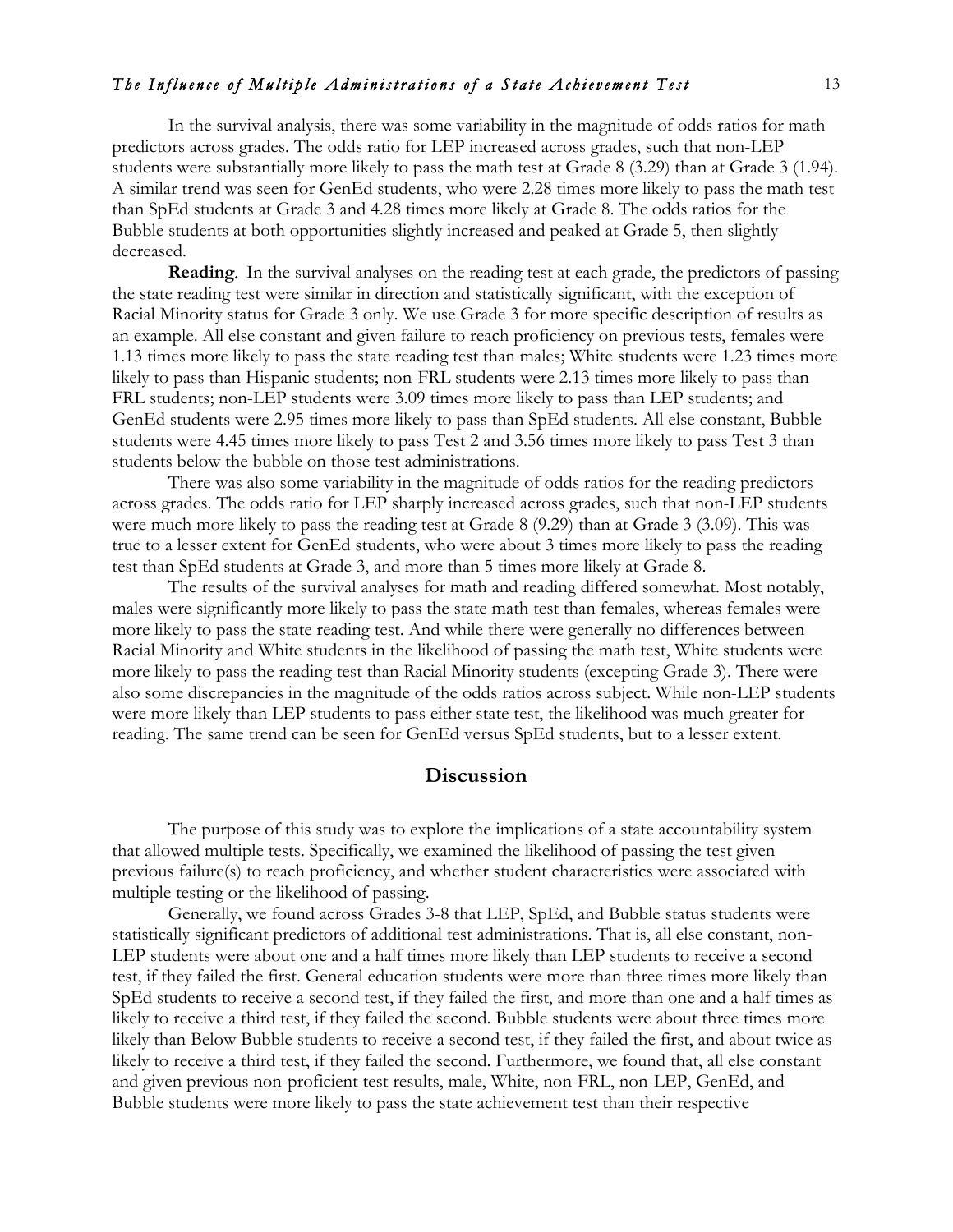counterparts. However, White students were not more likely to pass the math test than Racial Minority students on succeeding tests. Taking the results of these two analyses, the non-LEP, GenEd, and Bubble students that were more likely to pass the state test given multiple opportunities (Figure 1) were also the students receiving additional opportunities to pass through a retest.

#### **Practical Implications**

In order for a testing event to be a meaningful opportunity, testing needs to be aligned to learning objectives, and offer direct feedback about student performance that could connect to future learning materials (Kurz et al., 2014). Thus, testing can be an important part of learning for teachers and students who are aware of their own performances and competencies, but it remains uncertain whether large-scale state achievement are meaningful learning events. Furthermore, the state acknowledges that some students may benefit from retesting after receiving further instruction. Although testing later in the year helps "...ensure each student has had sufficient instructional time and allows for the provision of adequate instructional supports and interventions as appropriate" (Oregon Department of Education, 2012c, p. 5), multiple testing opportunities delivered prior to spring allow for identification of potential problem areas and targeted instructional supports in those areas to bring the student to proficiency. Nevertheless, state policy encourages districts to administer multiple tests less frequently than is current practice in Oregon (Oregon Department of Education, 2012c, p. 6). These practices fit well within the conceptions noted earlier, that multiple administrations set the stage for adjusting opportunity to learn (Crocker, 2003), and for revealing instructional sensitivity (Polikoff, 2010).

Nevertheless, research is scant on how teachers and school teams use state test results to inform instruction. A recent study surveyed the types of summative assessments teachers administer, how the data are analyzed, and the instructional responses developed as a result (Hoover & Abrams, 2013). Although summative state assessments were not included in the survey, the results suggested that most teachers reported using data to make instructional changes by differentiating instruction for remediation, re-teaching concepts, and changing the pace of future instruction (Hoover & Abrams, 2013). In addition, 31% of surveyed teachers reported never analyzing students' assessment data by AYP subgroups, which can show variation perhaps more useful to guide instruction for students such as those with disabilities. In many states, however, results are not available until the following summer or fall and thus cannot be applied to the students or curriculum during the school year tested. Furthermore, state tests may be too molar to provide teachers with useful information to inform instruction, as opposed to interim or formative assessments (Black & Wiliam, 1998).

Only those students who received accelerated instruction, had adequate opportunity to learn the assessed content standards, and demonstrated proficiency in the grade level content based on classroom-derived evidence were to be tested early (Oregon Department of Education, 2012c). One curious incidental finding was that early testing for those likely to pass does not appear to be the policy applied by districts and schools. Figure 2 overlays a scatterplot of mean test scores for each date of testing with a histogram of the frequency of tests for each date. The graph for Test 1 clearly shows the low average test scores (well below the proficiency cut score) for students tested early. Contrasted by the graph for AYP, in which very few early administrations were actually used for AYP reporting purposes (and many that were appeared to be, on average, close to or above the proficiency cut-score). Thus, we might speculate that teachers and administrators were using the multiple testing policy to provide diagnostic assessment of those students who would benefit from targeted instruction to reach proficiency and/or additional opportunity to learn. (Note that we presume teachers and/or administrators decide whether an additional testing opportunity is given, and not the student.) Because the multiple administration policy is designed to retest those students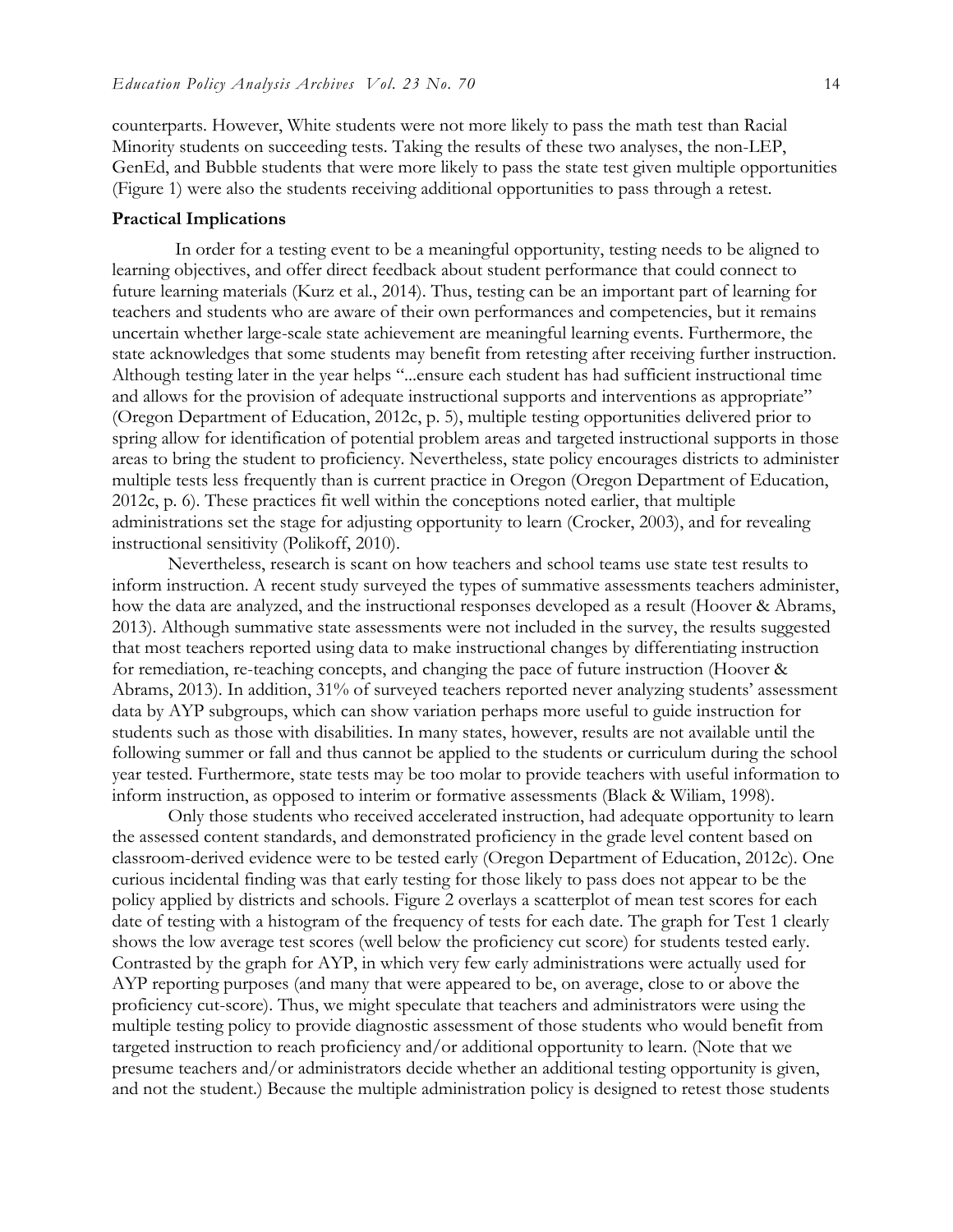who may pass given an additional opportunity, it may be encouraging schools to implement educational triage, "the diversion of resources to students believed to be on the threshold of passing" (Booher-Jennings, 2005). Research on the influence of proficiency-based accountability systems has reported that educators do focus resources on students closest to proficiency (Jennings & Sohn, 2014), and also that educators, especially those in low-performing schools, engage in coaching (e.g., Koretz et al., 2001, 2006), emphasizing test preparation that focuses on specific attributes of the test (Jacobs, 2005; Jennings & Sohn, 2014). The Oregon policy was not intended to provide all students below proficiency with additional instruction and a retest opportunity. Although we found certain student subgroups were more likely to receive an additional administration, the intent of educators, application of the policy, and how it influenced instruction is beyond the scope of this study. A potential unintended consequence of this policy (in general and not specific to Oregon), is that resource allocation benefits students most likely to pass the test at the expense of traditionally lower achieving student groups such as those receiving LEP and special education services.

One important finding of the present study was that controlling for student characteristics, Bubble students (those nearest the proficiency cut-score) were more likely than students with lower scores to receive an additional test and also to pass the state math test. Referring back to the study by Kulik et al. (1984), the ES of the equating error of parallel forms for three test occasions (ES = .35) results in a swing of approximately 3.6 units on the Oregon math test for Grade 3 students, which is equivalent to the SEM around the cut score. Thus, as our results demonstrate, those bubble students with scores one SEM below the cut score, who have a higher probability of being false-negatives, benefit from multiple opportunities, and three opportunities are just enough to account for measurement error. We found that Bubble students are more than four times more likely to pass the state test given multiple opportunities compared to those more than one SEM below the cut-score. Perhaps more importantly, however, is the idea that multiple testing opportunities may ameliorate other sources of inaccuracy. Similar to the Texas graduation program litigated in the GI Forum, the risk of false-negatives is a concern when proficiency decisions are made based on imperfect measurement. In that case, a single attempt is a less certain evaluation because measurement error can cause a student with true achievement at or slightly above the proficiency cut-score to fail a single administration of the test (Phillips, 2000).

Unreliability can be ameliorated if a policy is adopted allowing a confidence interval surrounding the cut score used to judge proficiency. Many states allow schools to use confidence intervals around aggregations of proficiency (Fulton, 2006; NCLB, 2001), and some are as large as large as 99% (±2.58 SEM). In that case, false negative due to unreliability of measurement are unlikely. However, other sources of inaccurate estimation (e.g., curricular coverage at the time of test, opportunity to learn, test-taking, or transient state factors of the examinee) are not necessarily controlled through the use of confidence intervals but can be ameliorated through multiple test administrations. Of course, the margin of error is afforded to the accountability unit (e.g., schools), and not to student scores, but it can be argued that individual student results also carry consequence and as such deserve to be recognized as estimates, which performance standards generally do not provide.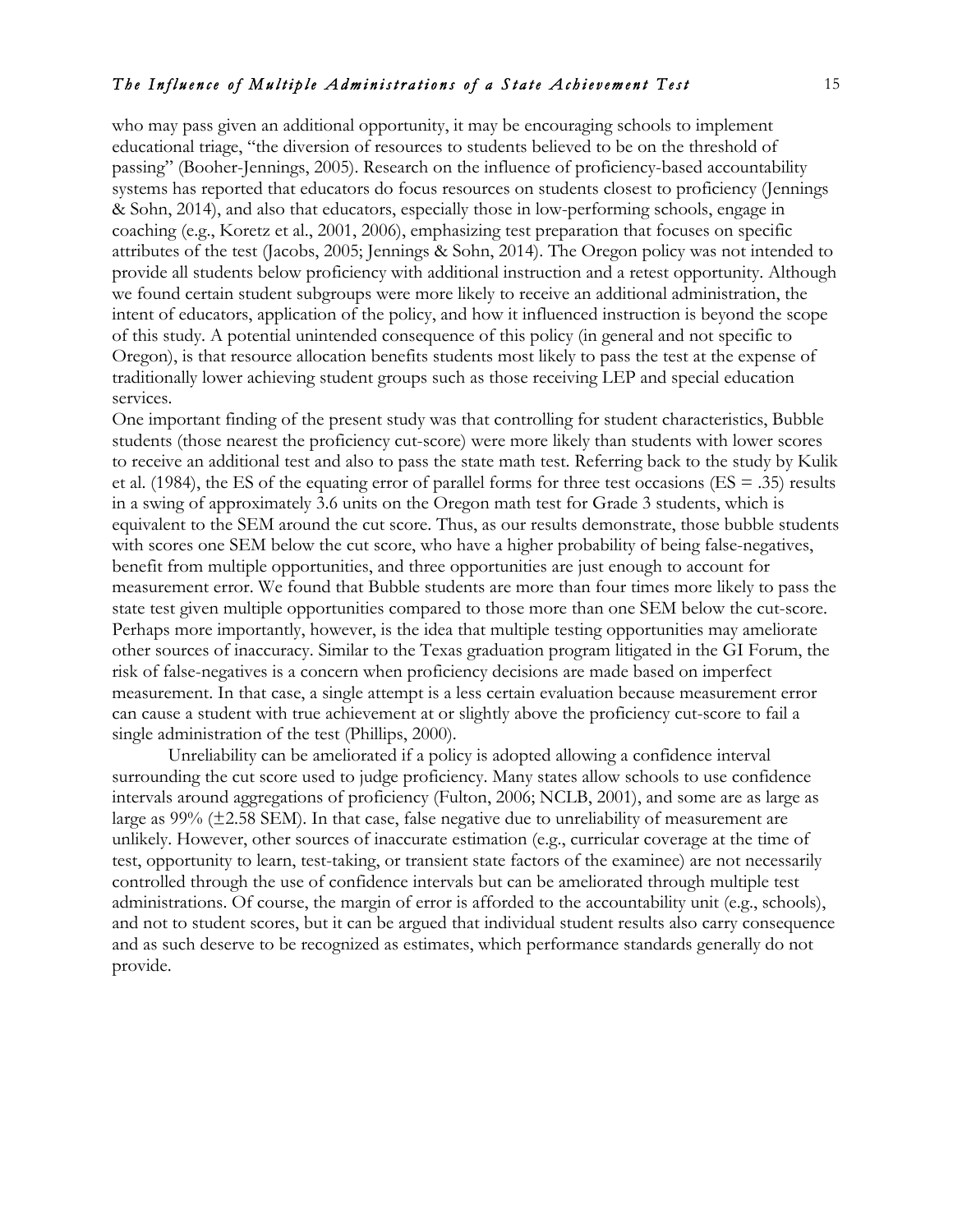







The left y-axis represents the mean math scores by date, the y-axis on the right represents the number of students tested by date, and the x-axis represents the dates of the 2011-12 school year. The horizontal line represents the proficiency cut-score (212). (Note that the mean score axis was formatted for readability and does not show outlier means.) The *median* (min, max) dates were as follows: 1:  $3/8/12$  (11/8/11,  $5/17/12$ ); 2:  $4/26/12$  (11/8/11,  $5/17/12$ ); 3:  $5/11/12$  (2/14/12,  $5/17/12$ ); AYP:  $4/25/12$  (11/8/11,  $5/17/12$ ).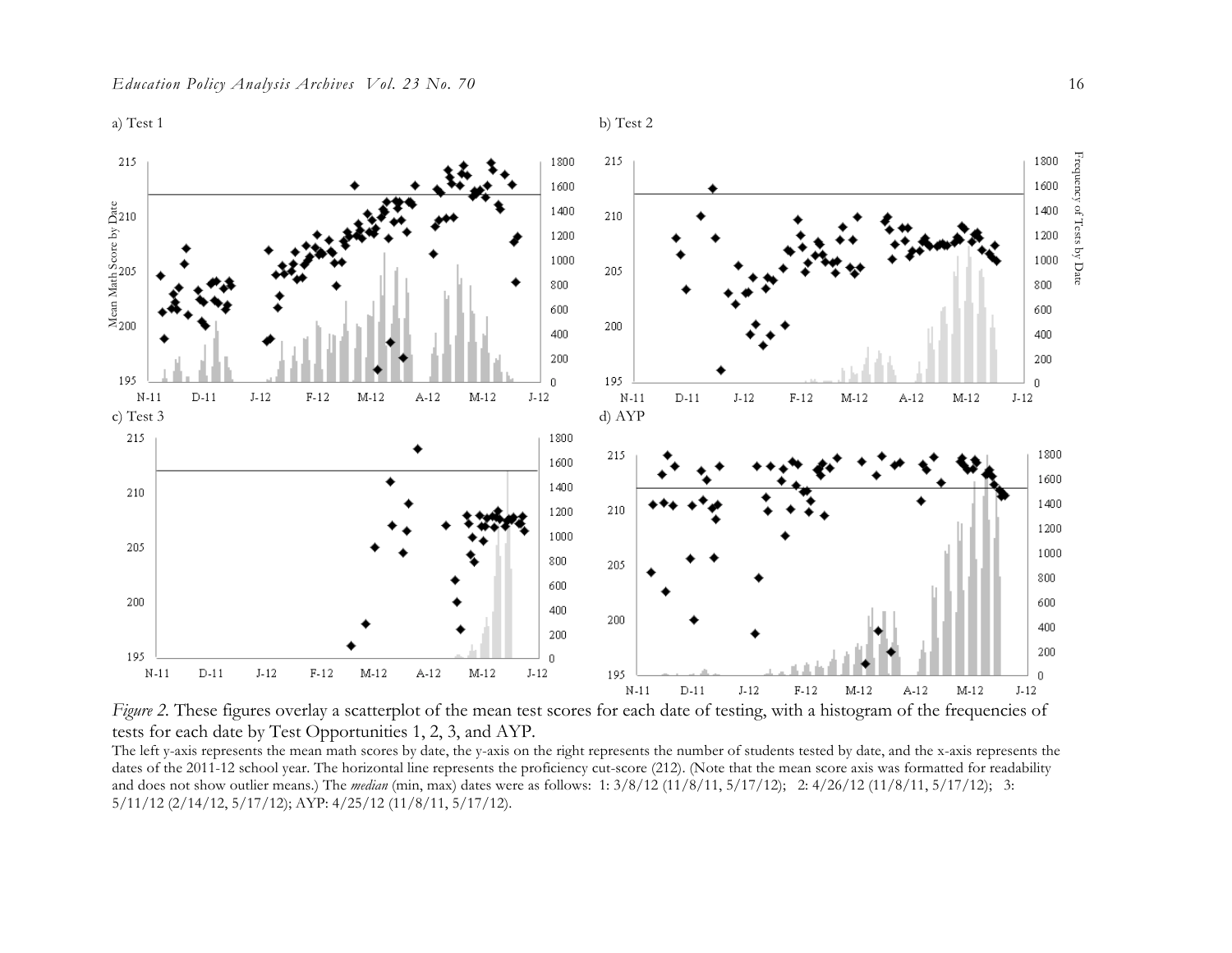The potential consequences of multiple test administrations, (e.g., educational triage, resource reallocation, opportunity to learn, increased reliability) are presented as issues that affect the inferences and assumptions of scores in an accountability framework. In addition, multiple testing opportunities can mitigate the effects of several sources of imprecision in test scores. Scores and/or proficiency categories may not accurately reflect students' true knowledge and abilities as a result of test unreliability. Given our findings, a single test policy may raise equity issues for particular subgroups of students, especially students with disabilities (SWD). A recent report provided information about the inclusion of students with disabilities in school accountability systems, the use of school practices that may relate to their educational outcomes, and their achievement in relation to school accountability status (Harr-Robins et al., 2012). Among other results, the researchers found that in 16 states over 4 years, 35% to 40% of schools missed AYP either partially or solely due to the performance of SWD. Because disadvantaged groups are disproportionately lower performers, perhaps every opportunity should be made to ensure that they have every chance to meet proficiency standards. This includes multiple test opportunities related to opportunity to learn (which arguably reflects interim assessment as opposed to summative assessment). Under Title IX, disproportionality in and of itself is evidence of discrimination (Title IX of the Education Amendments of 1972), so to help promote equity, every available opportunity should be provided for protected subgroups.

For example, Oregon's multiple testing policy is changing in preparation for the implementation of SMARTER Balanced Assessment Consortium (SBAC). In Oregon, the SBAC assessment is planned for implementation in 2014-15 with students given only one test in the spring; as a result, the state changed testing practices to allow two testing opportunities for 2012-13 and one in 2013-14 to prepare for the single administration SBAC test (Oregon Department of Education, 2012c, p. 5). In the year analyzed for this study (2011-2012), all of the Grade 3 subgroups benefited from multiple testing opportunities; descriptively, the proficiency rates for the subgroups we analyzed increased by at least 50% from Test 1 to AYP reporting. But AYP subgroups specifically benefitted, as the proficiency rates for Test 1 compared to that reported for AYP increased by 83% for SpEd students, 99% for FRL students, 119% for Hispanic students, and 181% for LEP students. In 2012-13, when only two testing opportunities were allowed, proficiency rates also increased, but to a lesser degree. Specifically, proficiency rates increased 37% for SpEd students, 47% for FRL students, 56% for Hispanic students, and 79% for LEP students. Because this comparison is across cohorts, these differences may be in part due to cohort variation. For example, the 2011-12 Grade 3 cohort had a proficiency rate on Test 1 of 40%, while the 2012-13 Grade 3 cohort had a Test 1 proficiency rate of 48%. Both cohorts, however, had a similar Test 2 proficiency rate around 32%, and for final AYP reporting, the 2011-12 cohort actually had a slightly higher overall proficiency rate  $(65.9\%)$  than did the 2012-13 cohort  $(63.1\%)$ . Thus, it can be argued that the third test had a meaningful influence on testing practice, as it raised the proficiency rate of the 2011-12 cohort beyond that of the comparison cohort despite the large initial discrepancy. Projecting to 2014-15 in which only one test will be administered, all else equal, we can speculate that proficiency rates are likely to fall further. Of course, attending to disproportionality was not the intent of the policy examined in this study, which did not make a provision to retest all students who did not meet achievement standards and in practice benefited higher-performing students.

#### **Limitations**

The implications of the results presented here should be tempered by the following meaningful limitations. In a multiple test administration setting in general, regression to the mean represents a threat to validity. In this study's setting in particular, all retested students failed to meet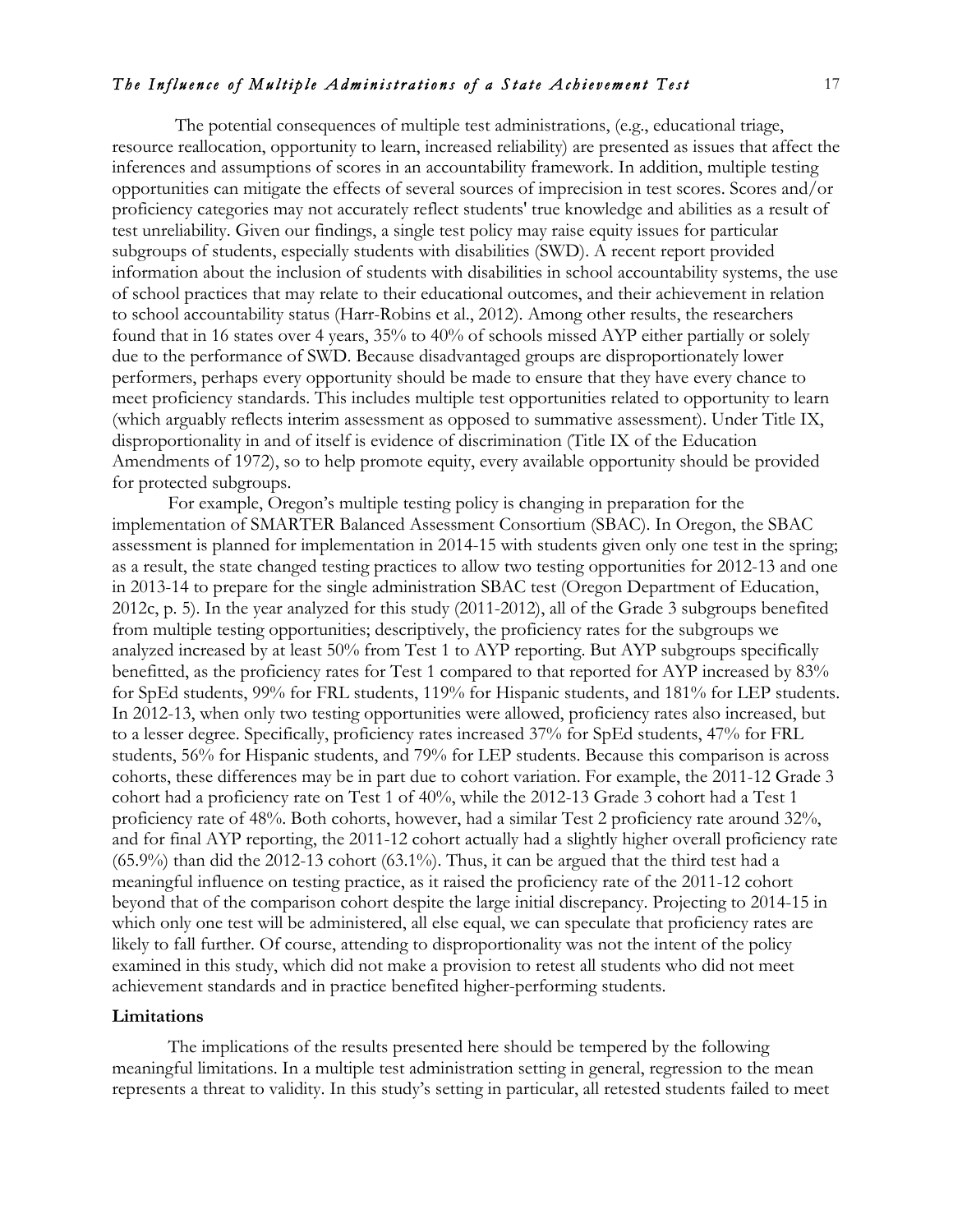achievement standards and thus were exhibited lower scores and thus regression to the mean is more likely and may have been more influential. Of course, not all students who met achievement standards on subsequent administrations were false-negatives on the first, just as some marginal students who met achievement standards could be considered false positives. Given opportunity and meaningful learning, the score gain to reach proficiency was consequential and not regression to the mean. In a study on practice effects and coaching, Hauscknecth, et al. (2007) found that less than 10% of the total gain effect size could be attributed to regression to the mean; however, this only considered two studies. Here, we could not partition observed score gains between regression to the mean and learning; future research could explore the relation between test scores and instruction (e.g., academic standards covered at the time of and between testing) to understand how LEA's and teachers use the data. This targets the junction of learning and accountability in large-scale state testing programs. Additionally, although the sample reported here represents the operational accountability population of one state, specific results are likely to differ across states with varying demographics, other assessments, and other accountability systems and administration procedures.

## **Conclusion**

The consequences of large-scale testing programs (Lane & Stone, 2002) are influenced by a single testing administration with accountability implications for both students and LEAs (Thomas, 2005). Students, particularly those on the proficiency margin (within one SEM below the proficiency cut-score), benefit from multiple tests, and SpEd students whom we found to be less likely to pass the state test than GenEd students, are negatively affected by a single administration. Schools are most commonly identified as not meeting AYP due to the pass rates of SWD students (Eckes & Swando, 2009), and use of a single test administration policy increases the risk of false negatives (more palatable is the risk of false positives). Whitehurst and Lindquist (2014) articulated the negative implications of reducing testing across grades, particularly for "vulnerable groups," and the conclusions may apply to within-year testing as well. As scaled test scores are being reduced to dichotomous proficiency categories, a multiple testing policy must be weighed in potential benefits and costs. A multiple test policy may increase the reliability of decision-making (Chester, 2003), and provide improved prospects for additional instruction, opportunity to learn, student development, and concomitant success for students and schools (Harr-Robins, et al., 2012). On the other hand, such a policy may also increase the likelihood of educational or instructional triage (e.g., Jennings & Sohn, 2014), reallocation and coaching (Koretz et al., 2001, 2006), resource demands, educator response to and public opinion of additional testing, and student testing fatigue. In light of our results, we believe there are important research questions to be addressed examining the effects of multiple tests on the accuracy of proficiency estimation as well as the effects of single versus multiple testing opportunities on accountability, and the effect of multiple tests on the assessment of student subgroups.

## **References**

- Black, P., & Wiliam, D. (1998). Inside the black box: Raising standards through classroom assessment. *Phi Delta Kappan, 80,* 139–148.
- Blank, R. K., & Stillman, L. (2010). *Statewide Student Assessment: 2009-10*. Washington, DC: Council of Chief State School Officers.
- Booher-Jennings, J. (2005). Below the bubble: "Educational triage" and the Texas accountability system. *American educational research journal*, *42*, 231-268. doi: 10.3102/00028312042002231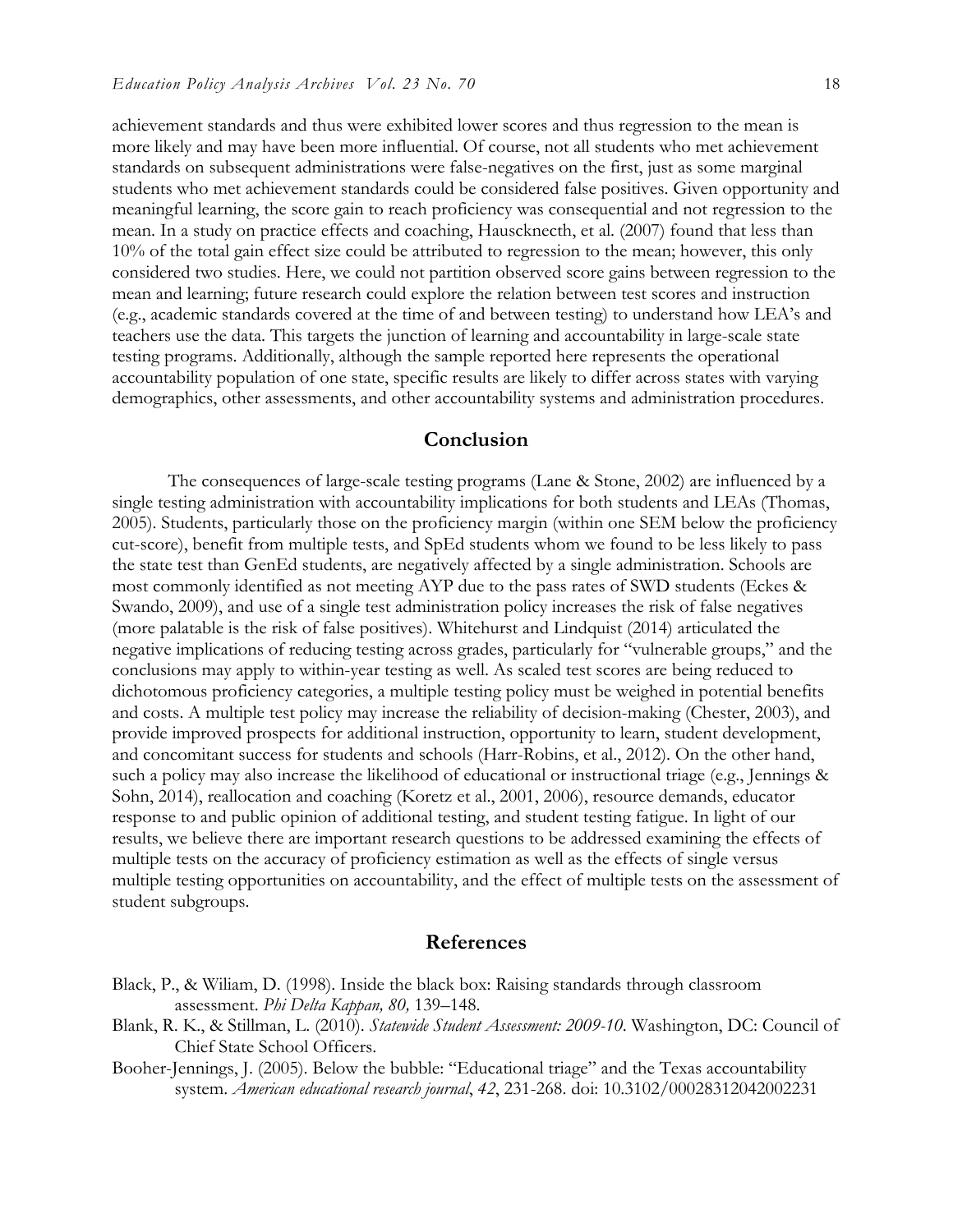- Chester, M. D. (2003). Multiple measures and high-stakes decisions: A framework for combining measures. *Educational Measurement: Issues and Practice, 22,* 32-41. doi: 10.1111/j.1745- 3992.2003.tb00126.x
- Crocker, L. (2003). Teaching for the test: Validity, fairness, and moral action. *Educational Measurement: Issues and Practice, 22*, 5-11. doi: 10.1111/j.1745-3992.2003.tb00132.x
- Cruse, K., L., & Twing, J. S. (2000). The history of statewide achievement testing in Texas. *Applied Measurement in Education, 13,* 327-331. doi: 10.1207/S15324818AME1304\_02
- Domaleski, C. (2011). *State end-of-course testing programs: A policy brief.* Washington, DC: Council of Chief State School Officers.
- Eckes, S. E., & Swando, J. (2009). Special education subgroups under NCLB: Issues to consider. *Teachers College Record, 111,* 2479-2504.
- Fulton, M. (November, 2006). *State note. Minimum subgroup size for adequate yearly progress: State trends and highlights.* Denver, CO: Education Commission of the States. Retrieved from http://www.ecs.org/clearinghouse/71/71/7171.pdf.
- Hamilton, L. S., Stecher, B. M., & Yuan, K. (2008). *Standards-based reform in the United States: History, research, and future directions.* Santa Monica, CA: RAND.
- Harr-Robins, J., Song, M., Hurlburt, S., Pruce, C., Danielson, L., Garet, M., & Taylor, J. (2012). *The inclusion of students with disabilities in school accountability systems* (NCEE 2012-4056). Washington, DC: National Center for Education Evaluation and Regional Assistance, Institute of Education Sciences, U.S. Department of Education.
- Hausknecht, J. P., Halpert, J. A., Di Paolo, N. T., & Moriarty Gerrard, M. O. (2007). Retesting in selection: a meta-analysis of coaching and practice effects for tests of cognitive ability. *Journal of Applied Psychology*, *92*, 373-385. doi: 10.1037/0021-9010.92.2.37
- Henderson-Montero, D., Julian, M. W., & Yen, W. M. (2003a). Multiple measures: Alternative design and analysis models. *Educational Measurement: Issues and Practice, 22*, 7-12. doi: 10.1111/j.1745-3992.2003.tb00122.x
- Henderson-Montero, D., Julian, M. W., & Yen, W. M. (2003b). Multiple perspectives on multiple measures: An introduction. *Educational Measurement: Issues and Practice, 22*, 6. doi: 10.1111/j.1745-3992.2003.tb00121.x
- Ho, A. (2013). The epidemiology of modern test score use: Anticipating aggregation, adjustment, and equating. *Measurement: Interdisciplinary Research and Perspectives, 11*, 64-67. DOl: 10.1080/15366367.2013.788344
- Hoover, N. R. & Abrams, L. M. (2013). Teachers' instructional use of summative student assessment data. *Applied Measurement in Education, 26,* 219-231, DOI: 10.1080/08957347.2013.793187
- Jennings, J., & Sohn, H. (2014). Measure for Measure How Proficiency-based Accountability Systems Affect Inequality in Academic Achievement. *Sociology of Education*, *87,* 125-141. doi: 0.1177/0038040714525787
- Kane, M. (2002). Validating high-stakes testing programs. *Educational measurement: Issues and practice*, *21*, 31-41. doi: 10.1111/j.1745-3992.2002.tb00083.x
- Kane, M. T. (2006). Validation. In R. L. Brennan (Ed.), *Educational measurement (4th ed*., pp. 17–64). Westport, CT: American Council on Education/Praeger.
- Koretz, D. (2015). Adapting educational measurement to the demands of test-based accountability. Measurement: Interdisciplinary Research and Perspectives, 13, 1-25. doi: 10.1080/15366367.2015.1000712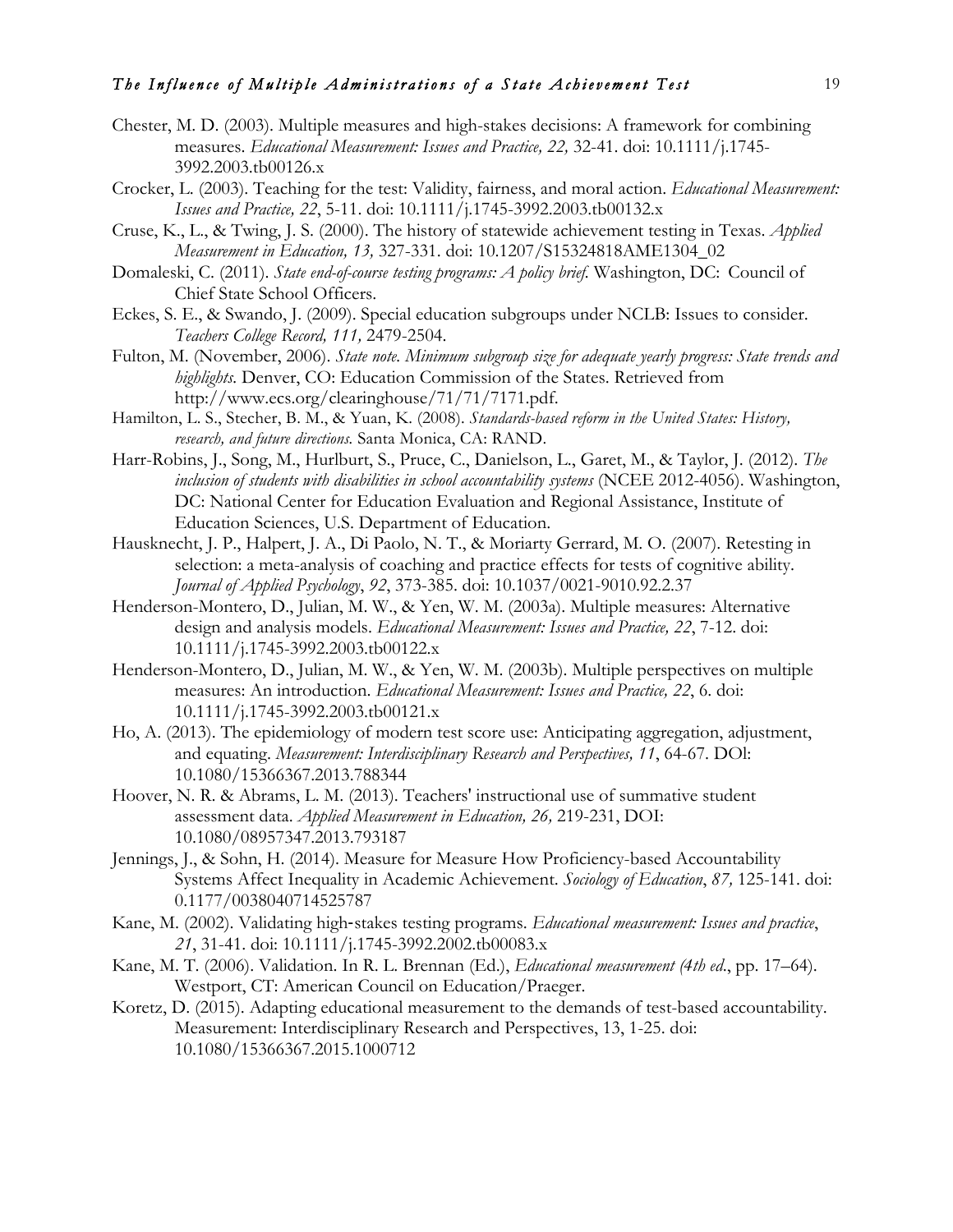- Koretz, D., and Hamilton, L. S. (2006). Testing for accountability in K-12. In R. L. Brennan (Ed.), *Educational measurement* (4th ed., 531-578). Westport, CT: American Council on Education/Praeger.
- Koretz, D., McCaffrey, D., and Hamilton, L. (2001). *Toward a Framework for Validating Gains Under High-Stakes Conditions*. CSE Technical Report 551. Los Angeles: National Center for Research on Evaluation, Standards, and Student Testing.
- Kulik, J. A., Kulik, C. L. C., & Bangert, R. L. (1984). Effects of practice on aptitude and achievement test scores. *American Educational Research Journal, 21*, 435-447. doi: 10.3102/00028312021002435
- Kurz, A., Elliott, S. N., Lemons, C. J., Zigmond, N., Kloo, A., & Kettler, R. J. (2014). Assessing opportunity-to-learn for students with disabilities in general and special education classes. *Assessment for Effective Intervention, 40,* 24-39. doi: 10.1177/1534508414522685
- Lane, S., & Stone, C. A. (2002). Strategies for examining the consequences of assessment and accountability programs. *Educational Measurement: Issues and Practice, 21*, 23-30. doi: 10.1111/j.1745-3992.2002.tb00082.x
- Mehrens, W. A. (2000). Defending a state graduation test: GI forum v. Texas Education Agency. Measurement perspectives from an external evaluator. *Applied Measurement in Education, 13,*  387-401. doi: 10.1207/S15324818AME1304\_05
- Muthén, L. K., & Muthén, B. O. (1998-2014). *Mplus User's Guide* (7th ed.). Los Angeles, CA: Muthén & Muthén.
- No Child Left Behind. (2001). Committee on Education and Labor (First ed., pp. 1-95). Washington, DC: U. S. Government Printing Office.
- Oregon Department of Education. (2012a). *Technical report: Oregon's statewide assessment system test development, Volumes 1-10.* Salem, OR.
- Oregon Department of Education. (2012b). *Test administration manual 2011-2012 school year.* Salem, OR.
- Oregon Department of Education. (2012c). *A best practices guide for districts regarding when to administer the Oregon Assessment of Knowledge and Skills (OAKS).* Salem, OR.
- Phillips, S. E. (2000). GI Forum v. Texas Education Agency: Psychometric evidence. *Applied Measurement in Education, 13,* 343-385. doi: 10.1207/S15324818AME1304\_04
- Polikoff, M. S. (2010). Instructional sensitivity as a psychometric property of assessments. *Educational Measurement: Issues and Practice, 29*, 3-14. doi: 10.1111/j.1745-3992.2010.00189.x
- Reback, R. (2008). Teaching to the rating: School accountability and the distribution of student achievement. *Journal of Public Economics*, *92*, 1394-1415. doi: 10.1016/j.jpubeco.2007.05.003
- Schafer, W. D. (2000). GI Forum v. Texas Education Agency: Observations for states. *Applied Measurement in Education, 13*, 411-418. doi: 10.1207/S15324818AME1304\_07
- Singer, J. D., & Willett, J. B. (2003). *Applied longitudinal data analysis: Modeling change and event occurrence.* New York, NY: Oxford University Press. doi: 10.1093/acprof:oso/9780195152968.001.0001
- Thomas, R. M. (2005). *High stakes testing: Coping with collateral damage*. Mahwah, NJ: Lawrence Erlbaum Associates.
- Title IX of the Education Amendments of 1972, 20 U.S.C.A.  $\%$  1681-1688.
- Whitehurst, G. J. & Lindquist, K. (2014, January 22). Test more, not less [Web log post]. Retrieved from http://www.brookings.edu/blogs/brown-center-chalkboard/posts/2014/01/22 more-testing-whitehurst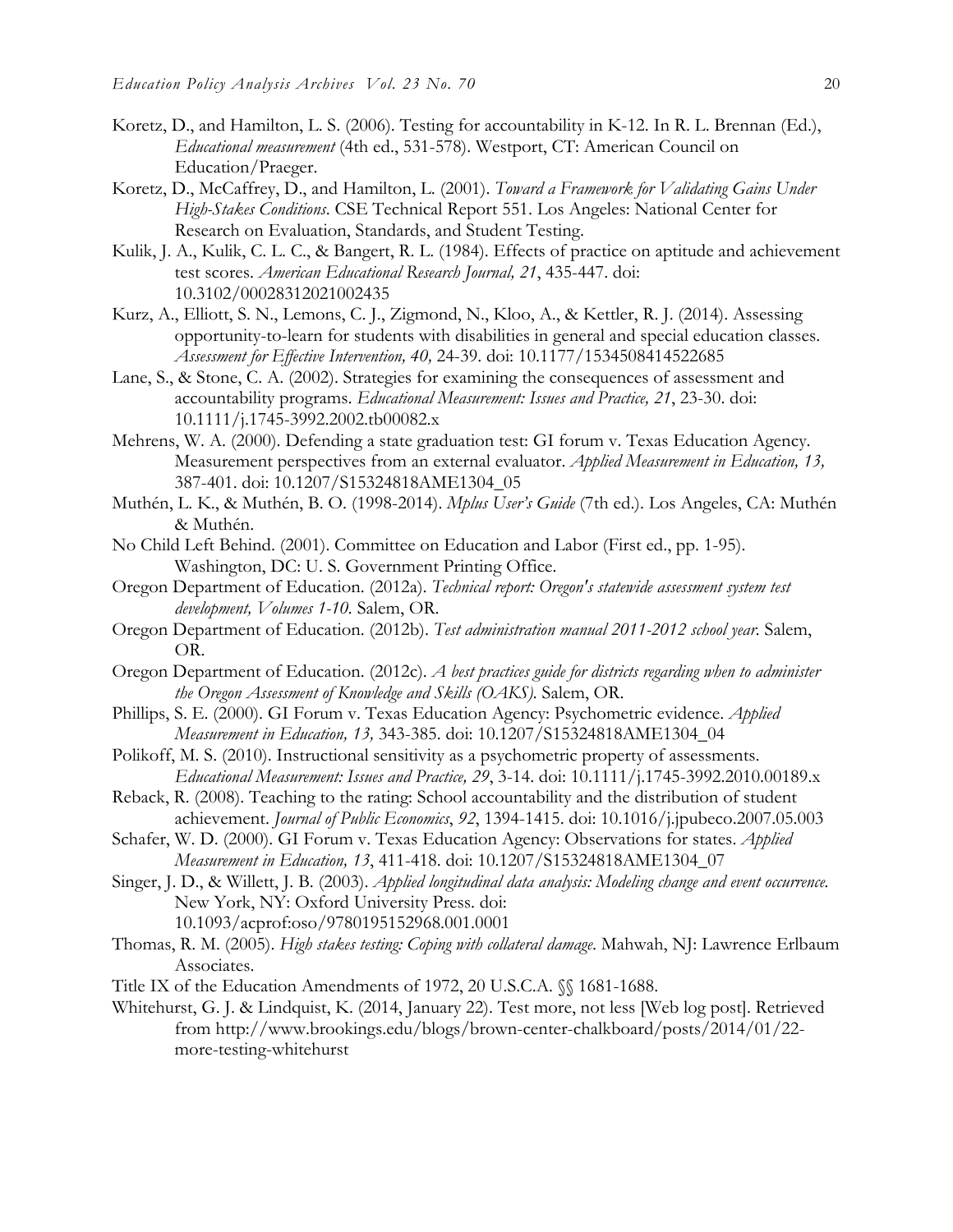## **About the Authors**

#### **Joseph F. T. Nese**

University of Oregon jnese@uoregon.edu

Joseph F. T. Nese, PhD, is a Research Associate at Behavioral Research and Teaching (BRT) at the University of Oregon. He conducts research in educational assessment and applied measurement, focusing on developing and improving systems that support data-based decisionmaking and using advanced statistical methods to measure and monitor student growth. 0000-0002-9878-7395

#### **Gerald Tindal**

University of Oregon

geraldt@uoregon.edu

Dr. Tindal is currently the Castle-McIntosh-Knight Professor in the College of Education – University of Oregon. He is the Department Head of Educational Methodology, Policy, and Leadership and directs Behavioral Research and Teaching (BRT). His research focuses on integrating students with disabilities in general education classrooms using curriculum-based measurement for screening students at risk, monitoring student progress, and evaluating instructional programs. Dr. Tindal also has conducts research on large scale testing and development of alternate assessments. This work includes investigations of teacher decisionmaking on test participation, test accommodations, and extended assessments of basic skills. He publishes and reviews articles in many special education journals and has written several book chapters and books on curriculum-based measurement and large-scale testing. He teaches courses on assessment systems, data driven decision-making, research design, and program evaluation.

0000-0001-7381-0301

#### **Joseph J. Stevens**

University of Oregon

## stevensj@uoregon.edu

Joseph Stevens, PhD, joined the University of Oregon in 2005 and is currently a Professor in the department of Educational Methodology, Policy, and Leadership. He is a Co-Principal Investigator with the National Center on Assessment and Accountability (NCAASE) at the University of Oregon. His doctoral degree is in Psychology and Quantitative Methods from the University of Arizona. He was formerly Professor of Education at the University of New Mexico. He also worked at the Psychological Corporation and as a measurement statistician at Educational Testing Service. His interests are in measurement, validity, research design, and longitudinal modeling and individual differences in academic achievement especially for special education students and language learners. He teaches courses in advanced statistical methods and research design.

0000-0003-3717-164X

#### **Stephen N. Elliott**

Arizona State University steve\_elliott@asu.edu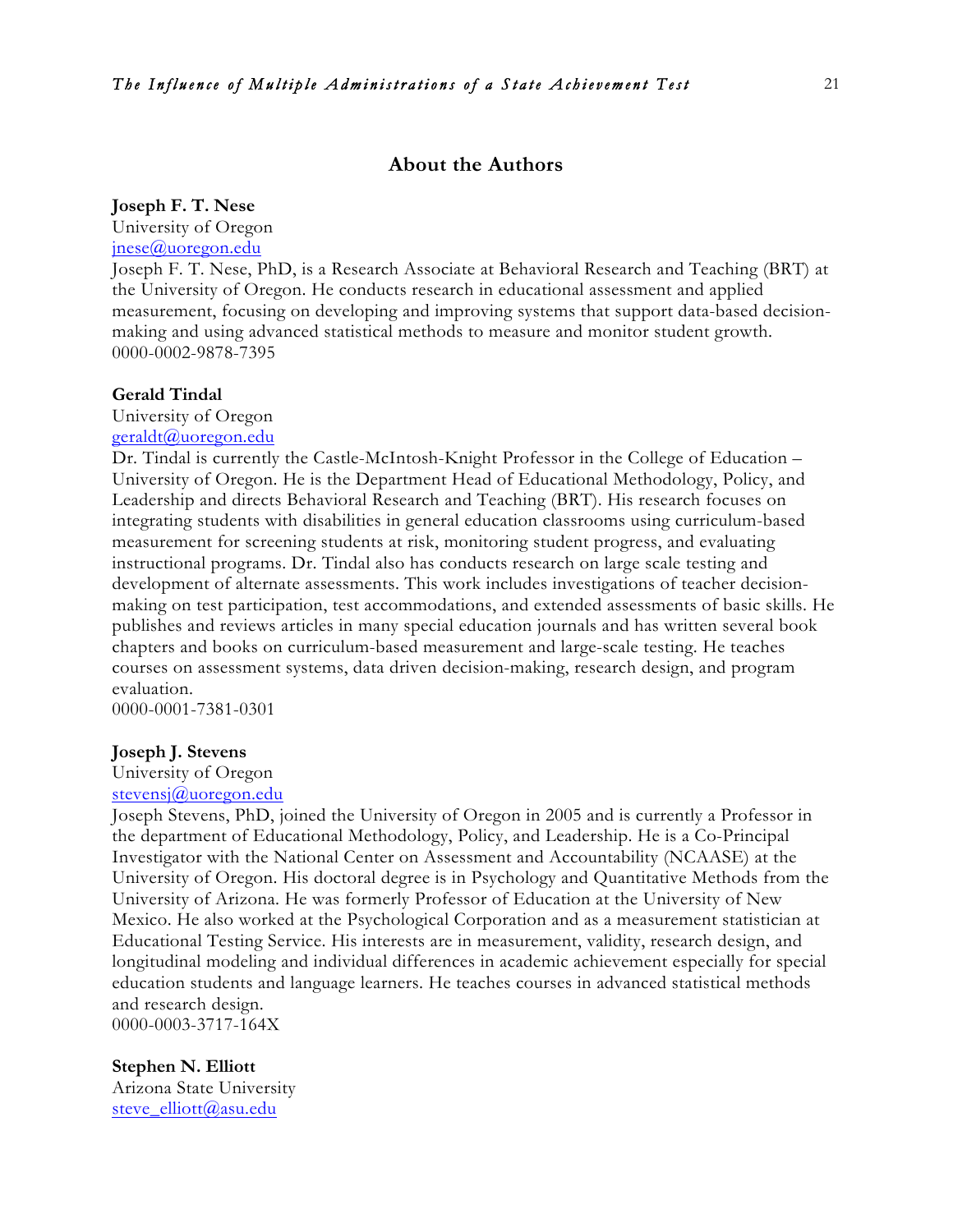Stephen N. Elliott, PhD, is the Mickelson Foundation Professor in the Sanford School of Social and Family Dynamics at Arizona State University. His research focuses on scale development and educational assessment practices with students with disabilities or at risk for educational difficulties. Assessment tools he has developed include the *Social Skills Improvement System (SSiS), Academic Competence Evaluation Scales (ACES), Vanderbilt Assessment of Leadership in Education,* and *My Instructional Learning Opportunities Guidance System (MyiLOGS).* He has published numerous articles, chapters, and books on (a) the assessment of children's social and academic competence, (b) the design and evaluation of methods that increase students' access to learning and large-scale achievement test, and (c) the assessment of school leadership. Steve is a co-PI of the National Center on Assessment and Accountability for Special Education, a United States Department of Education funded research center. 0000-0003-1643-0489

## education policy analysis archives

Volume 23 Number 70 July 26th, 2015 ISSN 1068-2341

@

SOME RIGHTS RESERVED Readers are free to copy, display, and distribute this article, as long as the work is attributed to the author(s) and **Education Policy Analysis Archives,** it is distributed for noncommercial purposes only, and no alteration or transformation is made in the work. More details of this Creative Commons license are available at

http://creativecommons.org/licenses/by-nc-sa/3.0/. All other uses must be approved by the author(s) or **EPAA**. **EPAA** is published by the Mary Lou Fulton Institute and Graduate School of Education at Arizona State University Articles are indexed in CIRC (Clasificación Integrada de Revistas Científicas, Spain), DIALNET (Spain), Directory of Open Access Journals, EBSCO Education Research Complete, ERIC, Education Full Text (H.W. Wilson), QUALIS A2 (Brazil), SCImago Journal Rank; SCOPUS, SOCOLAR (China).

Please contribute commentaries at http://epaa.info/wordpress/ and send errata notes to Gustavo E. Fischman fischman@asu.edu

**Join EPAA's Facebook community** at https://www.facebook.com/EPAAAAPE and **Twitter feed** @epaa\_aape.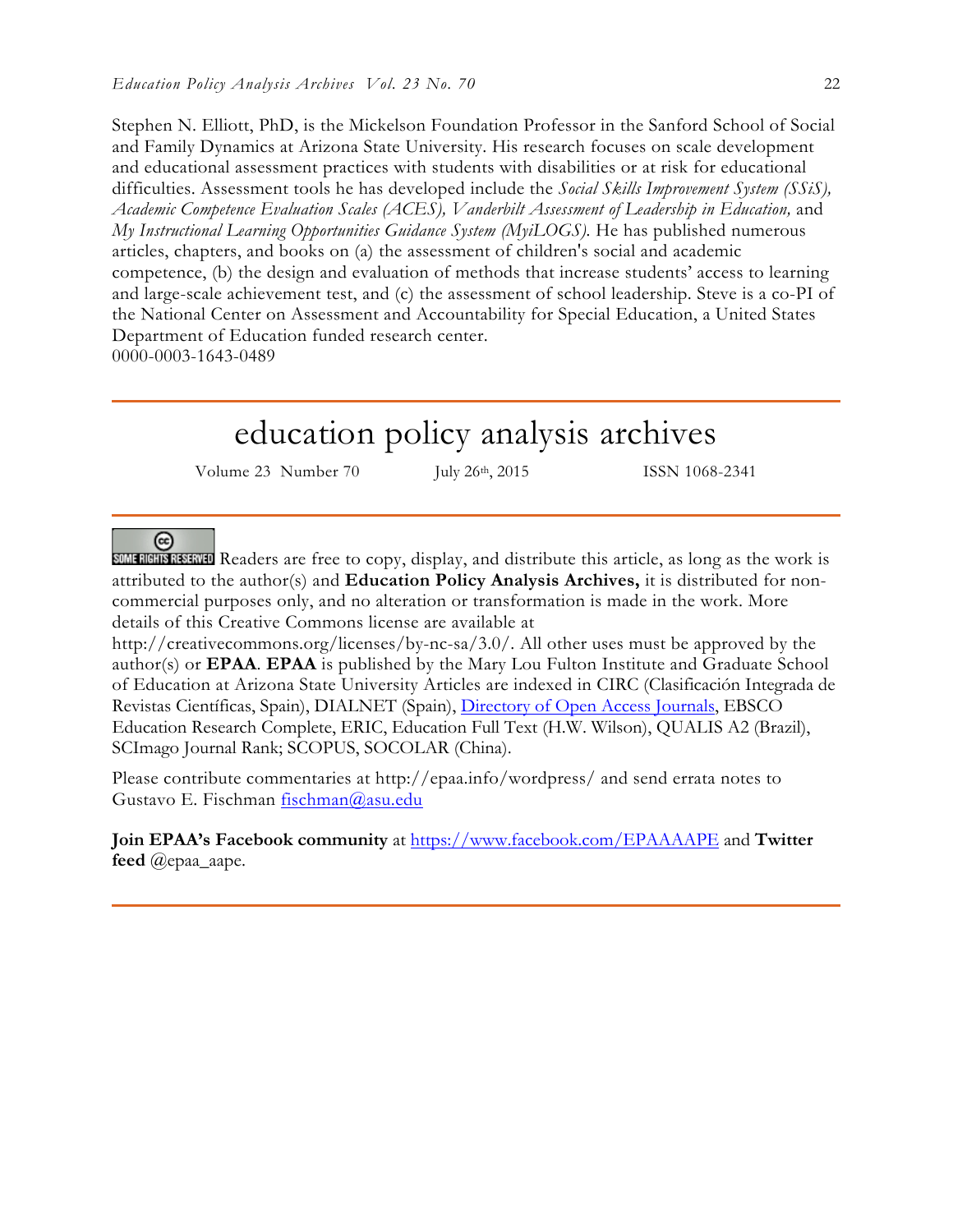education policy analysis archives editorial board

Editor **Gustavo E. Fischman** (Arizona State University) Associate Editors: **Audrey Amrein-Beardsley** (Arizona State University), **Jeanne M. Powers** (Arizona State University)

**Jessica Allen** University of Colorado, Boulder **Jaekyung Lee** SUNY Buffalo

**Michael W. Apple** University of Wisconsin, Madison

**Robert Bickel** Marshall University **William Mathis** University of Colorado, Boulder **Wendy C. Chi** Jefferson County Public Schools in Golden, Colorado **Casey Cobb** University of Connecticut **Sharon Nichols** University of Texas, San Antonio **Arnold Danzig** California State University, San Jose **Antonia Darder** Loyola Marymount University **João Paraskveva** University of Massachusetts, **Linda Darling-Hammond** Stanford University **Laurence Parker** University of Utah **Chad d'Entremont** Rennie Center for Education Research and Policy **John Diamond** Harvard University **John Rogers** University of California, Los Angeles **Tara Donahue** McREL International **A. G. Rud** Washington State University **Christopher Joseph Frey** Bowling Green State University **Melissa Lynn Freeman** Adams State College **Kimberly Scott** Arizona State University **Amy Garrett Dikkers** University of North Carolina Wilmington **Gene V Glass** Arizona State University **Maria Teresa Tatto** Michigan State University **Ronald Glass** University of California, Santa Cruz **Larisa Warhol** Arizona State University **Harvey Goldstein** University of Bristol **Cally Waite** Social Science Research Council **Jacob P. K. Gross** University of Louisville **John Weathers** University of Colorado, Colorado **Eric M. Haas** WestEd **Kevin Welner** University of Colorado, Boulder **Kimberly Joy Howard** University of Southern

California

**Gary Anderson** New York University **Christopher Lubienski** University of Illinois, Urbana-Champaign **Sarah Lubienski** University of Illinois, Urbana-Champaign **Angela Arzubiaga** Arizona State University **Samuel R. Lucas** University of California, Berkeley **David C. Berliner** Arizona State University **Maria Martinez-Coslo** University of Texas, Arlington **Henry Braun** Boston College **Tristan McCowan** Institute of Education, London **Eric Camburn** University of Wisconsin, Madison **Michele S. Moses** University of Colorado, Boulder **Julianne Moss** Deakin University

**Noga O'Connor** University of Iowa

Dartmouth **Susan L. Robertson** Bristol University

**Sherman Dorn** Arizona State University **Felicia C. Sanders** Institute of Education Sciences **Janelle Scott** University of California, Berkeley

**Dorothy Shipps** Baruch College/CUNY

Springs **Ed Wiley** University of Colorado, Boulder

**Aimee Howley** Ohio University **Terrence G. Wiley** Center for Applied Linguistics **Craig Howley** Ohio University **John Willinsky** Stanford University

**Steve Klees** University of Maryland **Kyo Yamashiro** Los Angeles Education Research Institute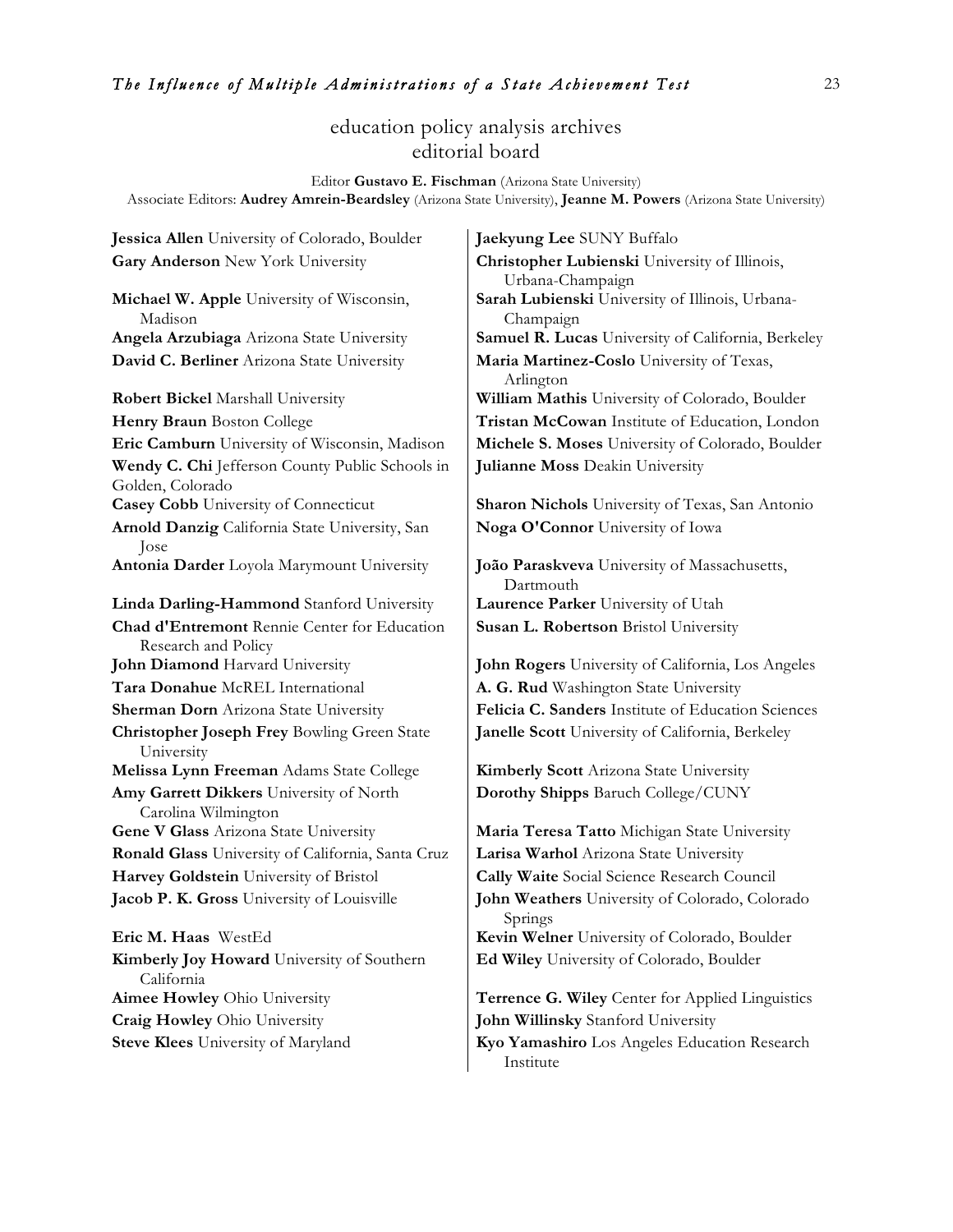## archivos analíticos de políticas educativas consejo editorial

Editores: **Gustavo E. Fischman** (Arizona State University), **Jason Beech** (Universidad de San Andrés), **Alejandro Canales** (UNAM) y **Jesús Romero Morante** (Universidad de Cantabria)

**Armando Alcántara Santuario** IISUE, UNAM México

**Claudio Almonacid** University of Santiago, Chile **Imanol Ordorika** Instituto de Investigaciones

**Pilar Arnaiz Sánchez** Universidad de Murcia, España

- **Xavier Besalú Costa** Universitat de Girona, España
- **Jose Joaquin Brunner** Universidad Diego Portales, Chile
- **Damián Canales Sánchez** Instituto Nacional para la Evaluación de la Educación, México
- **María Caridad García** Universidad Católica del Norte, Chile
- **Raimundo Cuesta Fernández** IES Fray Luis de León, España
- **Marco Antonio Delgado Fuentes** Universidad Iberoamericana, México
- **Inés Dussel** DIE**-**CINVESTAV, Mexico
- **Rafael Feito Alonso** Universidad Complutense de Madrid. España
- **Pedro Flores Crespo** Universidad Iberoamericana, México
- **Verónica García Martínez** Universidad Juárez Autónoma de Tabasco, México
- **Francisco F. García Pérez** Universidad de Sevilla, España
- **Edna Luna Serrano** Universidad Autónoma de Baja California, México
- **Alma Maldonado** DIE-CINVESTAV México
- **Alejandro Márquez Jiménez** IISUE, UNAM México
- **Jaume Martínez Bonafé**, Universitat de València, España
- **José Felipe Martínez Fernández** University of California Los Angeles, Estados Unidos

**Fanni Muñoz** Pontificia Universidad Católica de Perú,

Economicas – UNAM, México **Maria Cristina Parra Sandoval** Universidad de

- Zulia, Venezuela
- **Miguel A. Pereyra** Universidad de Granada, España
- **Monica Pini** Universidad Nacional de San Martín, Argentina
- **Paula Razquin** Universidad de San Andrés, Argentina
- **Ignacio Rivas Flores** Universidad de Málaga, España
- **Daniel Schugurensky** Arizona State University, Estados Unidos
- **Orlando Pulido Chaves** Instituto para la Investigacion Educativa y el Desarrollo Pedagogico IDEP
- **José Gregorio Rodríguez** Universidad Nacional de Colombia
- **Miriam Rodríguez Vargas** Universidad Autónoma de Tamaulipas, México
- **Mario Rueda Beltrán** IISUE, UNAM México
- **José Luis San Fabián Maroto** Universidad de Oviedo, España
- **Yengny Marisol Silva Laya** Universidad Iberoamericana, México
- **Aida Terrón Bañuelos** Universidad de Oviedo, España
- **Jurjo Torres Santomé** Universidad de la Coruña, España
- **Antoni Verger Planells** University of Barcelona, España
- **Mario Yapu** Universidad Para la Investigación Estratégica, Bolivia